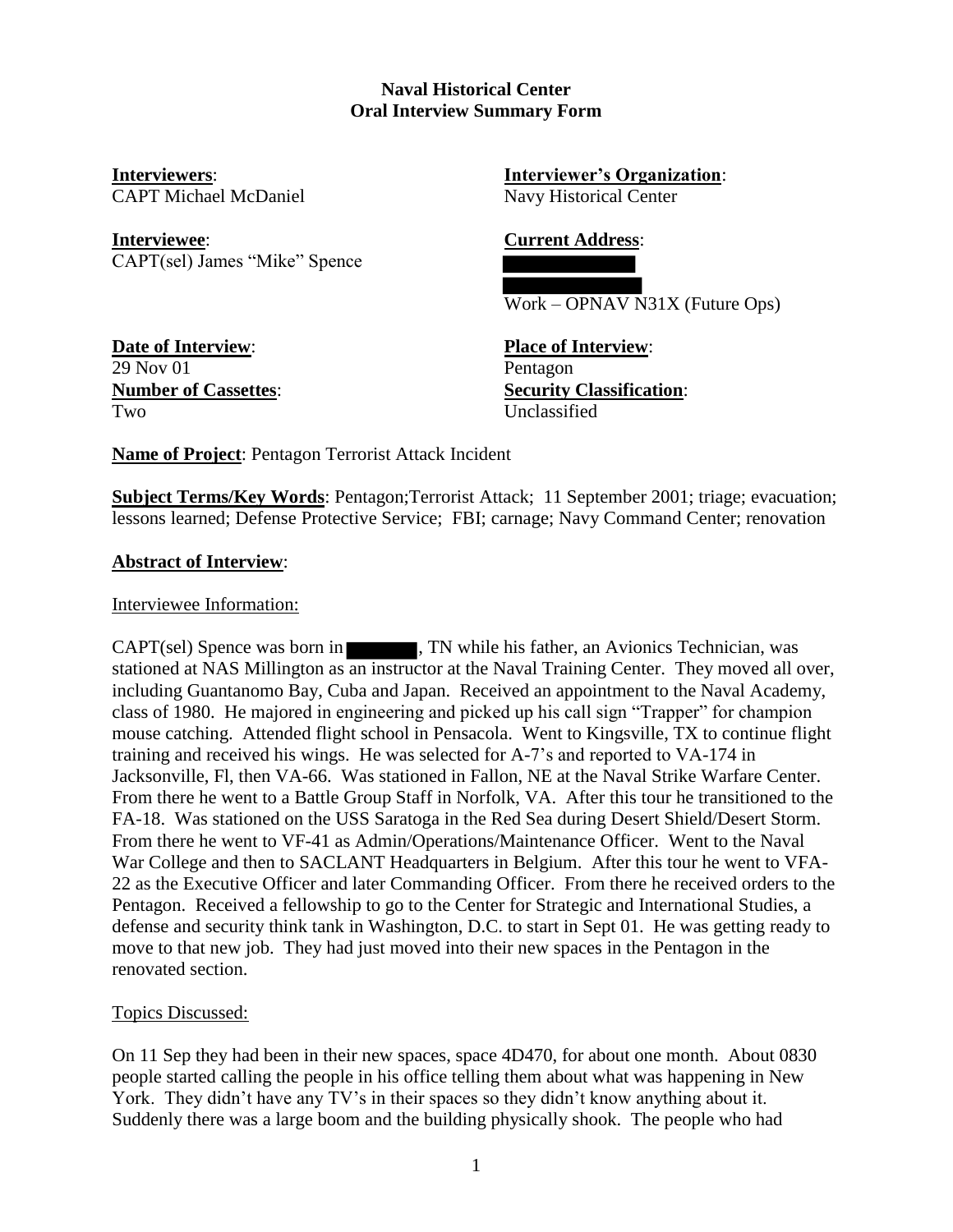cubicles facing the E ring saw the smoke cloud. They assumed it was a bomb. The lights went out but there was light coming in the windows to help them see. The prerecorded message calling for evacuation came on as well as the warning sirens.

He followed people into the hallway, which was dark, with no lights. At the end of the passageway there were windows that provided some light. Looking up towards the E ring he saw smoke up there. His damage control training took over and he went left (instead of right with the evacuees) towards the E ring. He wanted to make sure no one was injured or to see if he could help anyone. The smoke was thick so he got down on his hands and knees. This is where many of the flag officers for the Navy and Marine Corps had their offices. Most of the doors there are generally locked because of classified material. The only door open was the Marine general counsel's office. There were a few other people there with him. They were yelling down the passageway trying to let people know they were there to help and then listening for any response. He couldn't find anyone in the Marine general counsel's office and the smoke was getting thicker. He crawled back to the fourth corridor and then towards the center courtyard of the Pentagon.

In the center courtyard there were a number of people coming out who were very badly burned. He tried to help the medical people with the injured people, treating for shock. He then tried to go back into the building to help get people out of the building, but was stopped by security people.

They followed some other people back into the building into the alleyway between the B and C rings of the Pentagon. The plane basically crashed between the fourth and fifth corridor going all the way through the E and D ring with the cockpit fuselage area stopping in the C ring. It was an inferno there because the airplane had come to rest with its nose up against the back wall of the C ring. That was the back wall of the Navy Command Center. When they got there a dozen Navy officers as well of some Army officers and civilians were there trying to fight the fire with CO2 fire extinguishers. There was a big hole seven or eight feet wide that had been blown out with a raging fire inside it. It was clear there was fire above this area in the second and third deck. They were trying to fight their way back into the building with hand held fire extinguishers. There were people running off to bring fire extinguishers back. There were no fire hoses, no fire stations as would have been on a ship. There was water everywhere from water pipes bursting. Every once in awhile things would fall down. On top of that the security folks kept telling them that there were rumors of another plane coming towards them and everyone needed to get out. So they'd leave and as soon as the security folks left they would go back into the building. Everyone was pitching in as much as they could, but there was little they could do. There were people doing some superhuman things to get people out of the Navy Command Center but by they time CAPT(SEL) Spence got there everyone who could be gotten out was out of that space. The insides of the building were totally enveloped in fire. This is now 35-40minutes after the attack.

When the civilian firefighters showed up they moved them back into the courtyard and organized them into stretcher teams. They picked up stretchers and followed the firefighters back into the alleyway as they brought their hoses up. They had to lay hoses from outside the Pentagon, through the center courtyard and into the damaged spaces. They were fighting the fire on the inside while the firefighters waited for their hoses to be ready. While they waited they went into the building with their respirators looking for injured people. They couldn't find anyone so they secured the area to allow the hose teams to come in and moved the stretcher teams out into the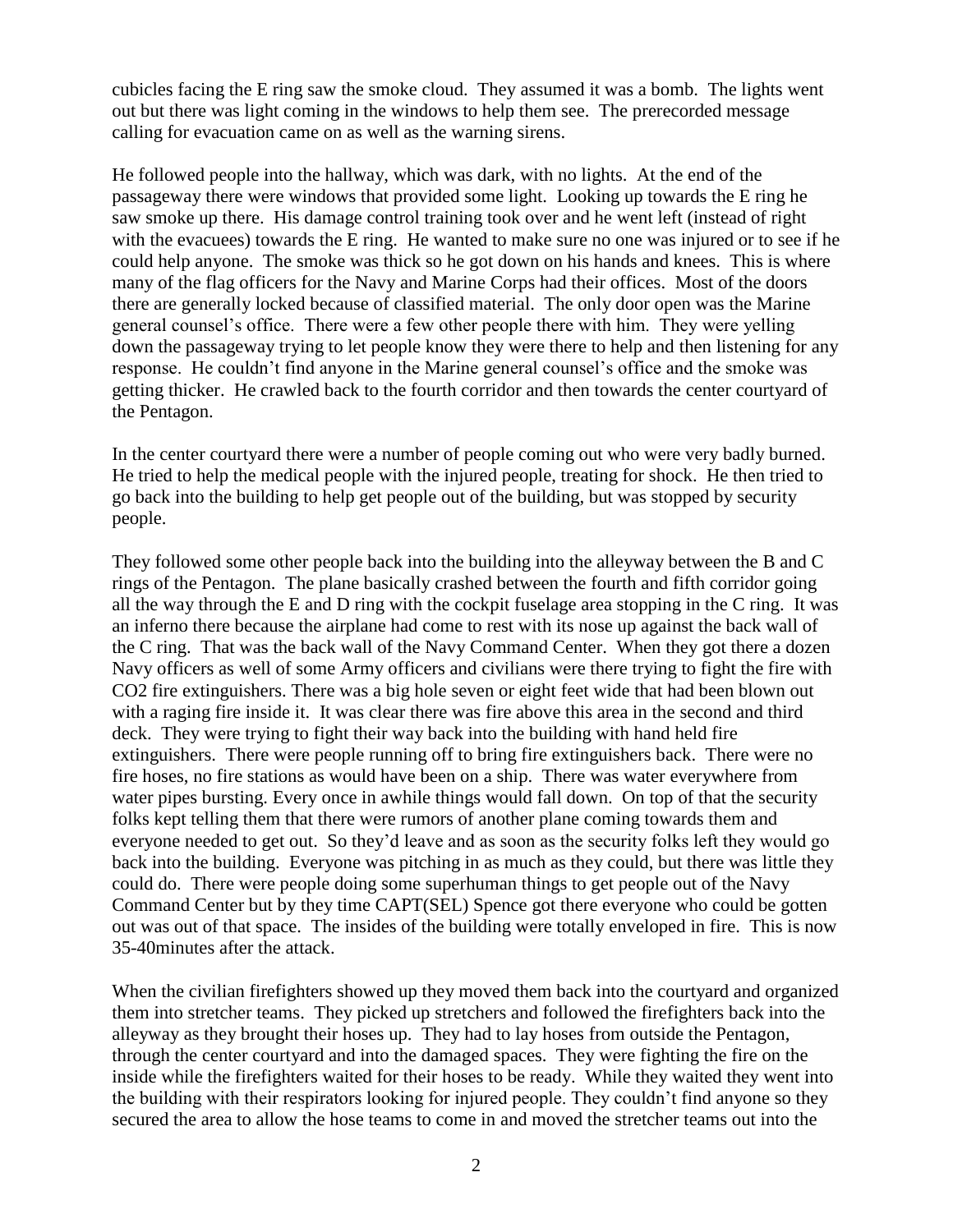center courtyard. It was now about 1030 or 1100. The stretcher teams waited in the center courtyard for another hour or so. The FBI team came by and collected pieces of the airplane that had blown into the center courtyard, and they helped them pick up some of that. About 1300 they wanted to move stretcher teams outside from the center courtyard. They went to the South Parking area and walked around to the side where the impact had occurred. This was the first time he had been outside the Pentagon since he arrived that morning. It was full of rescue teams and firefighters. By this time the E and D rings had collapsed and he realized that was where he had been crawling around trying to find people. They held them there until 1600 and then let them go, as there was nothing for them to do.

He got in contact with his wife who works at the Washington Medical Center in downtown Washington, D.C. He was unable reach her earlier. He had called a friend's wife, since his wife was in a new job and he didn't have her work phone number, and asked her to hunt down his wife to let her know he was okay. He gave a few people a ride home.

The rest of his division had mustered on the outside of the building. Since a few of them had stayed in the building to help no one in the division had seen them since the incident so they were concerned about their being unaccounted for. There were messages when he got home to call his boss to let him know all was all right.

He then was told they would all get together at the Navy Annex the next morning to see what they could do. The Secretary of Defense and the President wanted to show that it was business as usual and life was going to go on. Even though the Navy staff had been decimated they were still getting taskers from the Office of the Secretary of Defense the next morning that needed to be answered in terms of what they would do next, what they needed and what known shortfalls could be addressed in terms of procurement and money.

On 26 Sep, his transfer date to go to his fellowship, he checked in with VADM Keating's staff to see what he could do to help. The whole N5 organization and the Navy Command Center had been at ground zero and basically decimated. CAPT(SEL) Spence and Capt Lee Johnson were picking up those responsibilities for the N5 organization that needed to be done. In N5 many of the people were either lost in the attack or performing CACO duties and going to memorial services and funerals. As those people came back and could pick up their functions CAPT(SEL) Spence went to work for ADM Crowder in what would become Future OPS and what was needed in the new situation they found themselves in.

Here he discusses some stories he was told by various people who survived. This includes people comparing notes about how they escaped from the Command Center as well as the story of a flight surgeon (LCDR Tarantino) who moved ceiling beams to free people who were caught.

It is very gratifying to see the impromptu memorial that was set up at the foot of the hill by the Navy Annex overlooking the Pentagon to memorialize the Pentagon victims. Also churches, schools and other organizations have been sending cards, letters and posters of support in to the Pentagon, a place many of these people have never even been.

Abstracted by: CAPT(SEL) Carol O'Hagan 4 Dec 01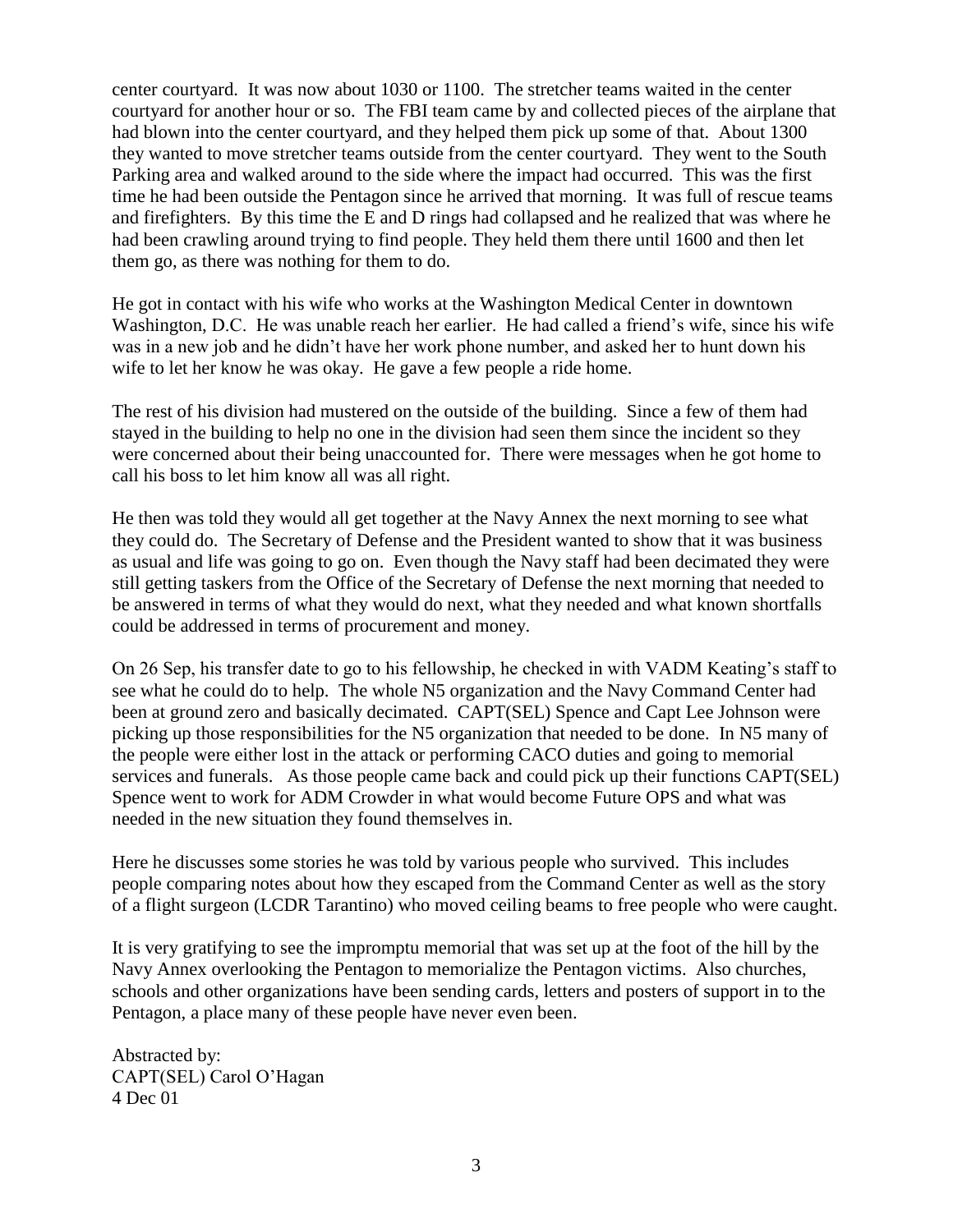### **Naval Historical Center Oral Interview Summary Form**

CAPT Michael McDaniel Navy Historical Center

**Interviewee**: **Current Address**: CAPT(sel) James "Mike" Spence

**Interviewers**: **Interviewer's Organization**:

Work – OPNAV N31X (Future Ops)

**Date of Interview**: **Place of Interview**: 29 Nov 01 Pentagon

Two Unclassified

**Number of Cassettes**: **Security Classification**:

**Name of Project**: Pentagon Terrorist Attack Incident

**Subject Terms/Key Words**: Pentagon Evacuation; Terrorist Attack; 11 September 2001

**Transcript of Interview**:

Interviewee Information:

CAPT(sel) Spence was born in **The set of the Second August**, TN while his father, an Avionics Technician, was stationed at NAS Millington as an instructor at the Naval Training Center. They moved all over, including Guantanomo Bay, Cuba and Japan. Received an appointment to the Naval Academy, class of 1980. He majored in engineering and picked up his call sign "Trapper" for champion mouse catching. Attended flight school in Pensacola. Went to Kingsville, TX to continue flight training and received his wings. He was selected for A-7s and reported to VA-174 in Jacksonville, FL, then VA-66. Was stationed in Fallon, NE at the Naval Strike Warfare Center. From there he went to a Battle Group Staff in Norfolk, VA. After this tour he transitioned to the FA-18. Was stationed on the USS Saratoga in the Red Sea during Desert Shield/Desert Storm. From there he went to VF-41 as Admin/Operations/Maintenance Officer. Went to the Naval War College and then to SACLANT Headquarters in Belgium. After this tour he went to VFA-22 as the Executive Officer and later Commanding Officer. From there he received orders to the Pentagon. Received a fellowship to go to the Center for Strategic and International Studies, a defense and security think tank in Washington, D.C. to start in Sept 01. He was getting ready to move to that new job. They had just moved into their new spaces in the Pentagon in the renovated section.

Topics Discussed: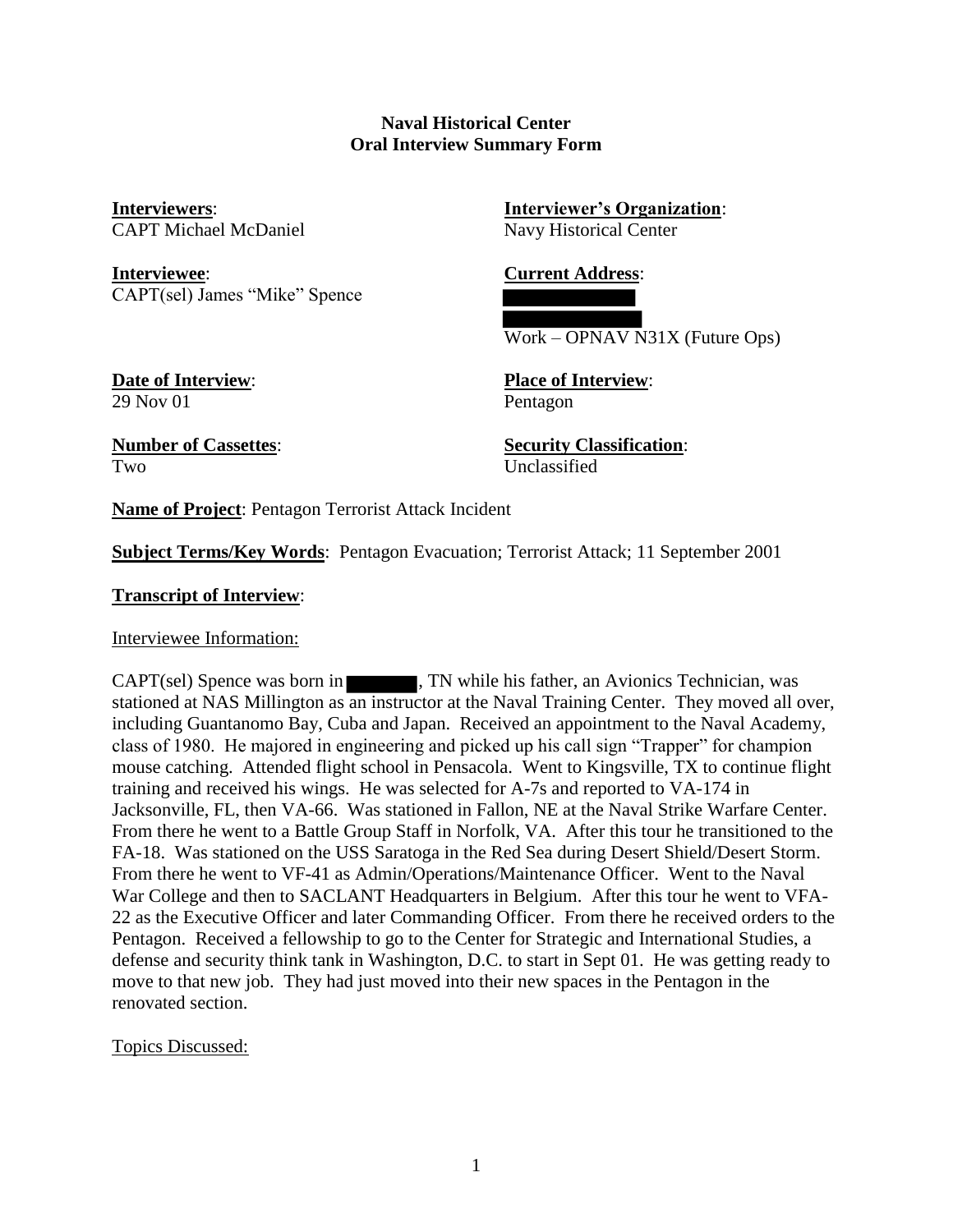Q. (44:19) Before we go into the events of 11 September tell me what you're doing now and how that focus changed from -

A. Well, after 11 September, obviously all or most of the Navy staff spaces were destroyed either by the impact or the resultant fire and water and all that. We moved up to the Navy Annex to do our job up there. As with most of the other divisions that had been in the area, I saw in, well let me go back, when the Federal Executive Fellows for the Navy—there was about a dozen selected each year and parceled out to various different organizations, they report to N51, the Strategy Division of the Navy staff. So they are the reporting senior for the Federal Executive Fellows.

Q. (45:11) I didn't realize that. OK.

A. So I was due, because of its, because of the linkage to the strategy people up at, I mean we have guys out working for Harvard and the Rand Corporation, and Atlantic Counsel and all these places, and your job there is basically as a Federal Executive Fellow is to absorb as much of the civilian side of policy making as you can. Then you have a responsibility to write policy (the transcription sound level drops off) and strategy related events that might be of interest to the Navy in hopes that you can bring that experience back to the Navy in their strategy and policy shops, either at the Pentagon level or out in the fleets, or whatever. So it's kind of on-the-job training. It's kind of an educational experience. Also as a fleet aviator or as a Navy guy, you were over there with the civilians trying to impart to them, you know, what it's like being on a carrier. What a carrier can and can't do. What ships do and submarines and all, all the rest of that. So it's pretty much a two-way street.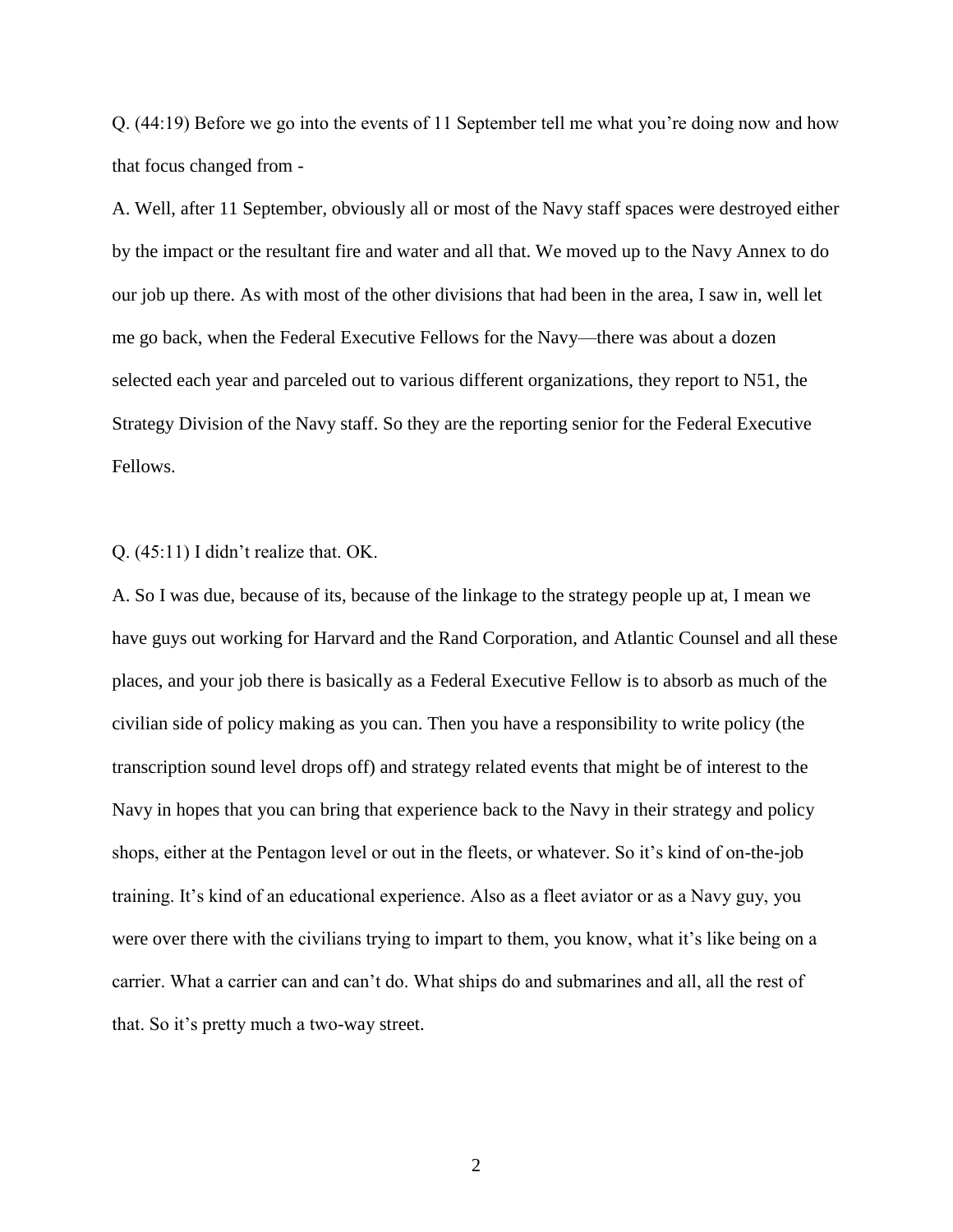Anyway, my reporting senior was N51, and working also for N3/5, Admiral, VICE-ADMIRAL KEATING. Well we were all over in the same, all been put basically in the same spaces up in the Navy Annex, because we had all been pushed out of the, out of the Pentagon. I knew ADMIRAL KEATING because he was an ex-A-7, ex-F-18 guy. I knew him. I told him, "Hey, I'm coming to work for you in a couple of weeks anyway." N52 and the Navy Command Center took the largest hits and had the most casualties so I knew that they needed people, and I said, "I'm going to be working for you anyway, if you need somebody to come over here and help out," you know, "I'm here."

He said, "Roger that." I was selected to come to N31 and join in a ad-hoc group to parallel some things that were going on down in the Joint Staff in what we now call "Future Operations," as a bridge between the current operations group that works basically the Navy Command Center and works issues on-going with deploying ships and deploying personnel, and the strategy guys on the Navy staff who are really looking you know, way out into the future. There was a gap in the service staffs having to do with operational planning, you know, operations that we might want to conduct anywhere from six weeks to two or three or five years down the road. Because of Title 10 restrictions and other things going on, the service chiefs here in the Pentagon aren't really tasked to get involved in operational planning. That's the job of the Theater CINCs, the Theater Commander in Chiefs. Whether it be CINCCENT or CINCEUR, those are the guys that do operational planning

Well, now because of the world-wide global war on terrorism and the world-wide war on terrorism, there was a need to have representatives on the service staffs who looked at those operational planning issues, along with the Joint Staff, because we were going to be coordinating cross areas of responsibilities or cross-CINC issues. You know there may be in this war against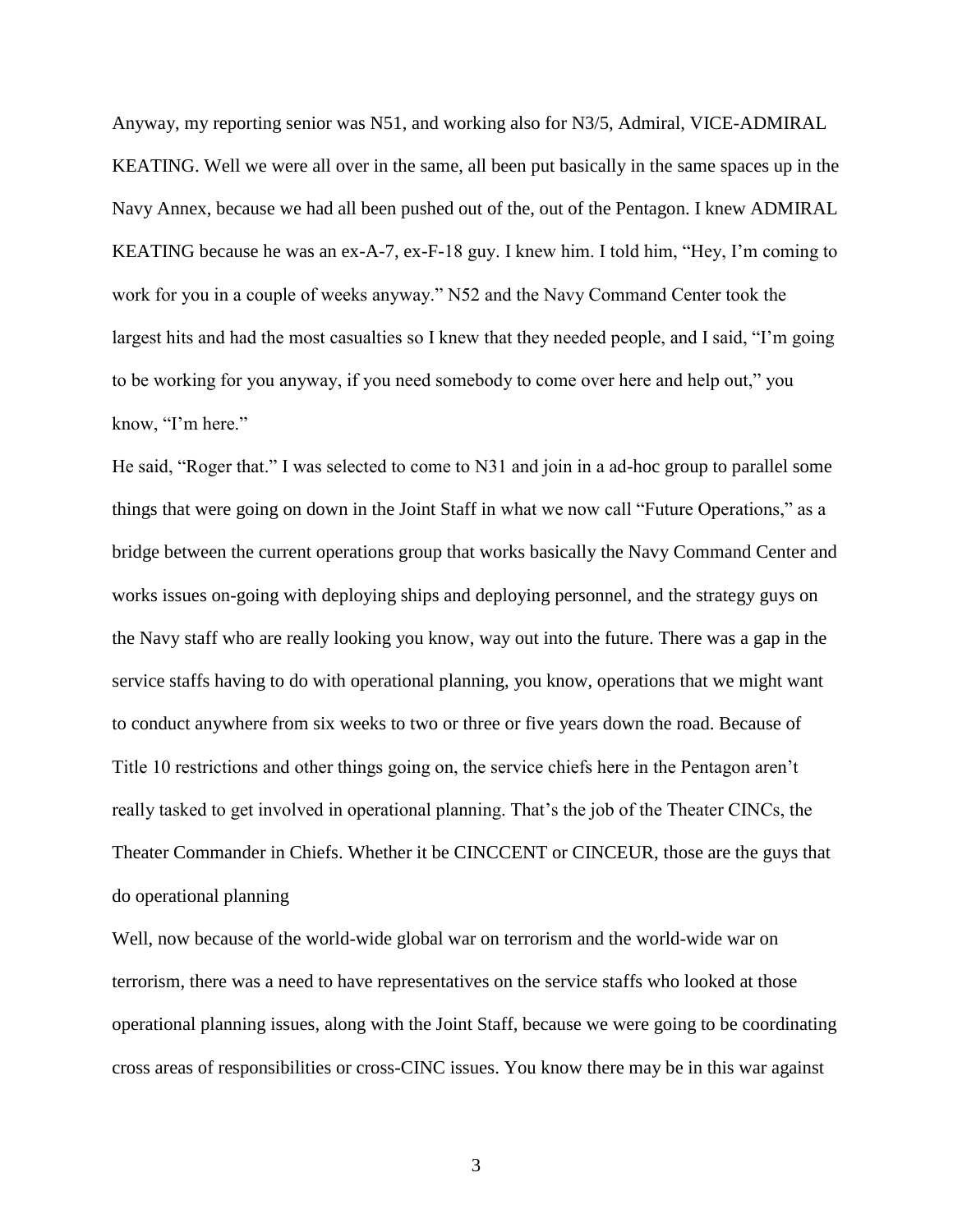terrorism, a number of operations that are going on all the way around the globe. You know, you have an anti-terrorism operations going on in South America while at the same time you're trying to clean up Afghanistan, while at the same time something is happening out in the Pacific. Well, all of those CINCs are going to be vying for the same, the same resources and there are going to be issues that go between the CINCs that need to be coordinated. So that got picked up by both the Joint Staff and the service staffs, under the heading of Future Ops.

I was asked to join CAPTAIN LEE JOHNSON who was the senior uniform Navy member at the Center for Naval Analysis. He was brought in as well, and we became the nucleus of what is now called N31X or the Future Ops cell working for ADMIRAL CROWDER in the N31, in the N31 shop.

We have picked up other folks along the way, some in-house to N3/5. We also have some folks TAD from the Naval Strike and Air Warfare Center and we got some folks who are normally attached to the Ballistic Missile Defense Organization, as well as some Intel guys and some reservists. So we're now up to about eight folks that are working emergent issues related to the global war on terrorism.

Currently one of my collateral duties is as the Navy staff liaison to the Joint Staff Future Operations Group and we're working those kinds of issues, imparting to them a naval perspective on those cross-CINC coordination issues that are going to be necessary to fight terrorism really around the globe.

So, I was asked to do that and I've been doing that since the first of October, end of September and I will, I may be doing that for the rest of my time in Washington, or after the first of the year, if they get some more people involved and some more manpower I may be released to go complete the second half of my fellowship.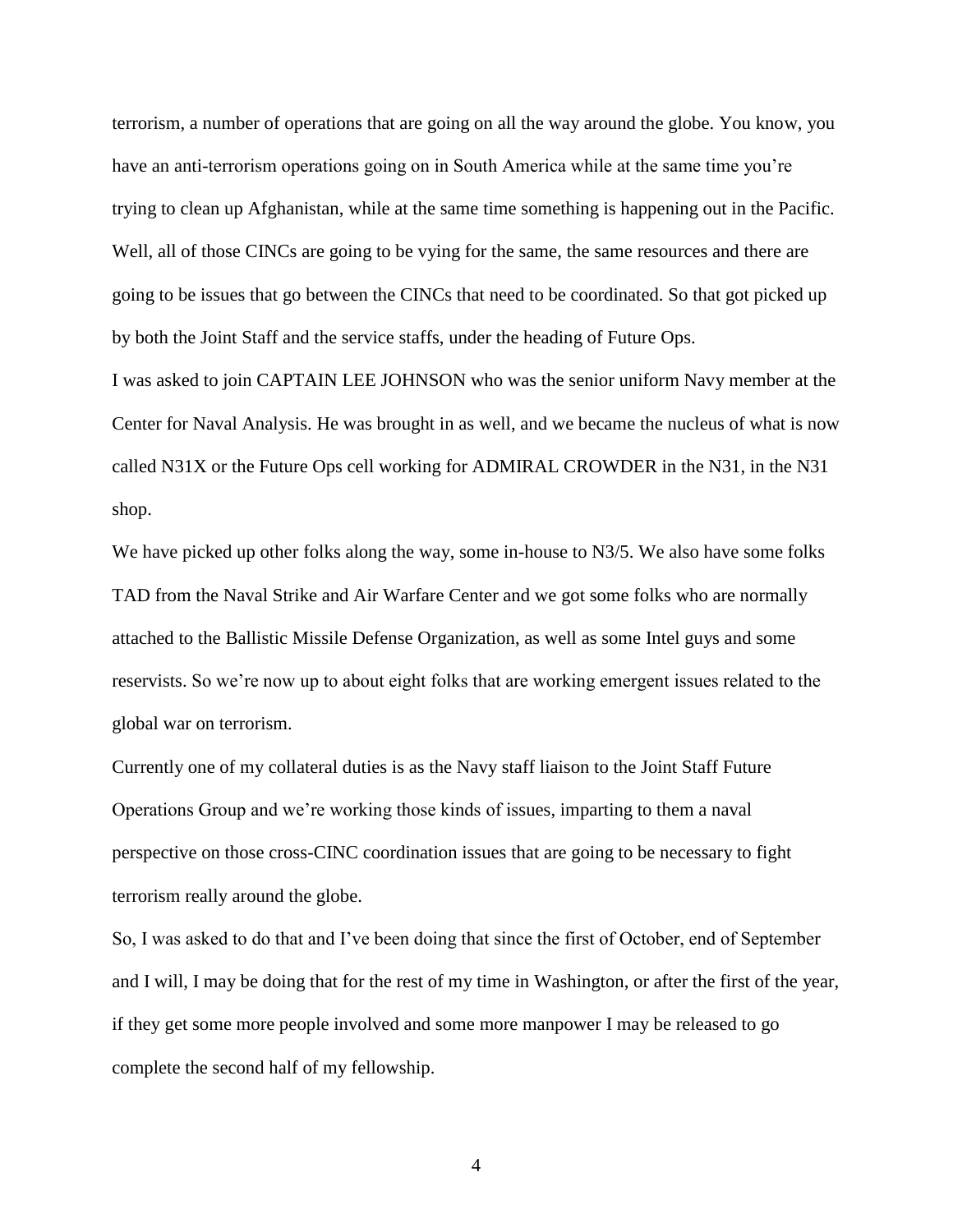I was selected for Captain back in the spring and then I just screened for an air wing command, air wing major command a couple of weeks ago.

Q. (51:26) That's great.

A. So I'm waiting to hear, waiting to hear where I'm going to go and what the timing for all that is going to be, but here, you know, doing what's necessary and what's required as we pretty much go into this new phase of warfare that we're, that we've been thrust into.

Q. (51:51) Obviously historical in nature. History is being written right before your very eyes. A. Yes.

Q. (51:54) And you're actually a big part of that so it's exciting to hear that. Let's go to the day of 11 September.

A. OK.

Q. (52:02) Let's walk through some of that and then if we have some time we'll talk more about some of the focus now, but we may want to come back at some later time. We'll maybe come up with some air, a perspective of that aspect as well.

A. Sure.

Q. (52:14) Kind of continue your part of all this. Take me through 11 September, where you were that day, and just kind of walk me through the whole day, even from your commute on it.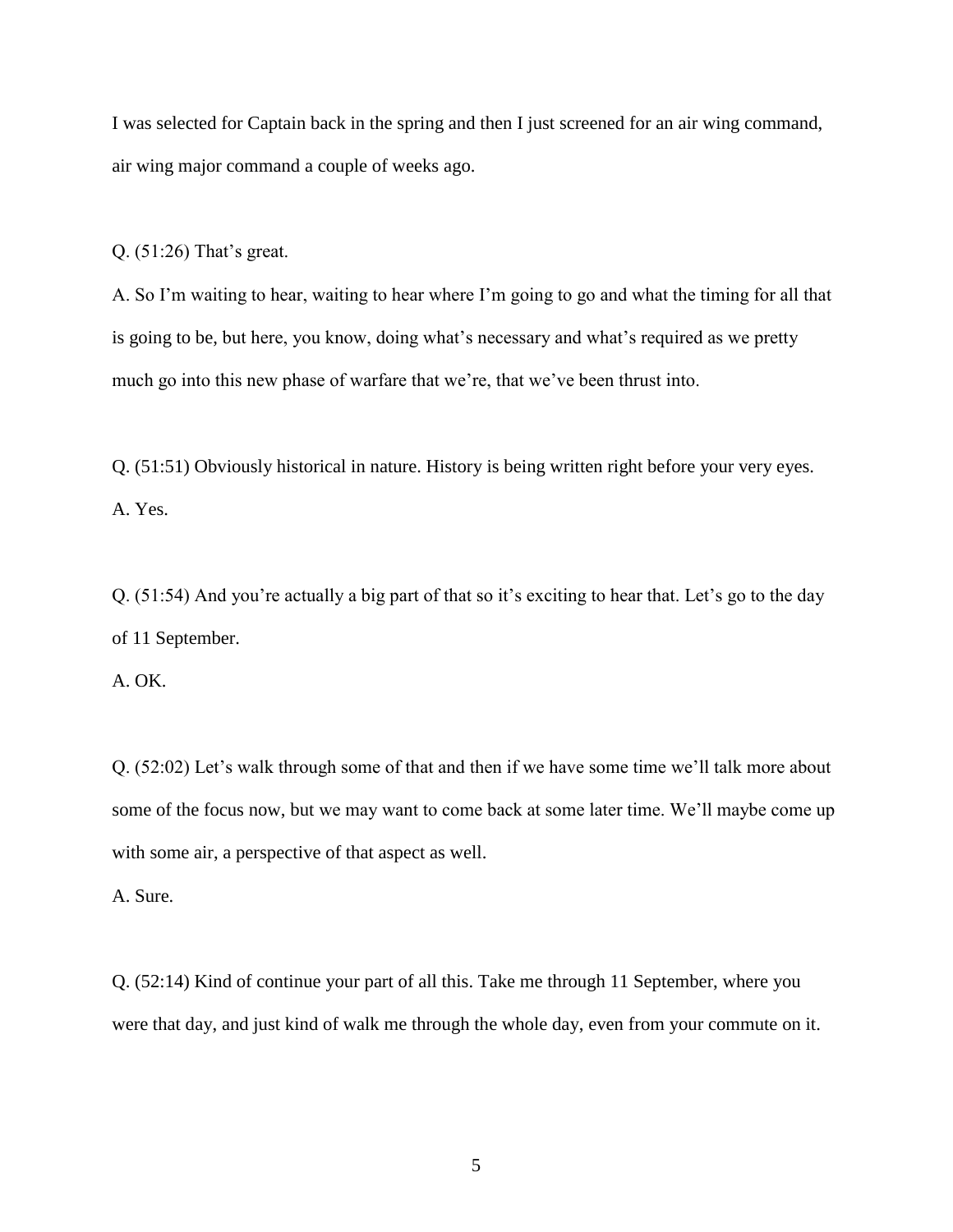A. Right. As I said, I'd been extended on duty with N80l and we had just moved, we'd been in our new spaces just off the  $4<sup>th</sup>$  corridor in the Pentagon. Been there about a month, sitting at my desk doing my normal, you know, eight to nine o'clock morning things. Getting involved re email and getting ready for the day's activities. It was a nice day, you know, early September, started to cool off and really life was good.

About, I guess 8:30, nine o'clock the phones started ringing on people's desks and it was essentially loved ones calling to ask if they had heard what had happened in New York. I guess that was just after nine o'clock. We didn't have any TVs or anything in the large workspace. Basically we worked in cubicles inside a large space. Everybody had a computer on their desk and all the rest of that, but we didn't have any TVs. People started calling from the outside to ask if we knew what was happening. If we knew what had happened. And I think there was a sense, probably from a loved-ones perspective and a spouse's perspective that the Pentagon might be a target as all this was going on.

It didn't even dawn on me, or I didn't even realize, you know, it didn't even cross my mind that the Pentagon might be a likely target. In fact we weren't even sure at that point what had really happened in New York. The first we had heard was that an airplane had crashed into one of the towers of the World Trade Center and everybody, I think, assumed that it was an accident. That it was some kind of air traffic control thing. We heard that it was actually a small airplane that had crashed, a commuter type airplane or possibly a private airplane. I was sitting at my desk basically going over the internet reading the news reports on the internet trying to find out what had happened. A lot of other people were doing the same thing. There were conversations going back and forth about what had happened. I think about that time the word came in that the second tower had been hit and it was pretty obvious that this was not a coincidence, that this was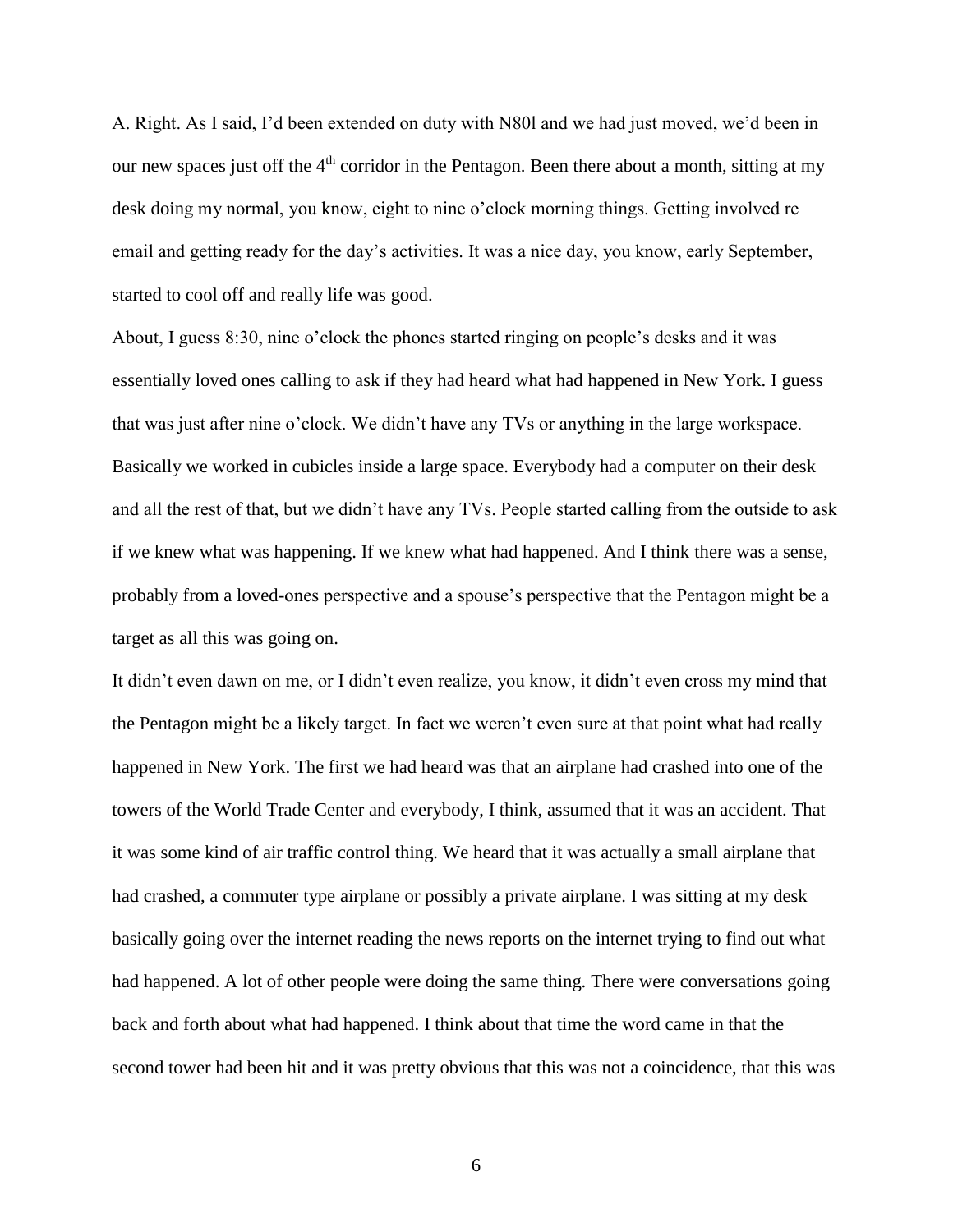not simply an accident, and I think at that point some of the news organizations coming over the internet started reporting that as well. So we all in the shop knew something was going on but we weren't really sure you know, how large it was, or I don't think really realized that we might be in harm's way.

All of a sudden there was a large boom and the building you know, physically shook. The guys who had their pukas, or their cubicles that faced out toward the E ring, looked out and could see, basically a large smoke cloud that had arisen from the point of impact, which as I faced the front of the building would have been to our right.

### Q. (55:31) What room were you in?

A. We were on the, we were on, our office was 4D470, I think was basically the office space. So it was just outboard of the  $4<sup>th</sup>$  corridor on the fourth deck on the D ring, which is the next ring in the Pentagon, in from the E ring which is the outside ring.

So in terms of direct distance we were above, three floors above and probably about fifty to a hundred feet off set to one side of where the airplane actually impacted. For reference if you remember looking at the Pentagon after the attack, when they unfurled the big American flag that was hanging on the outside of the Pentagon, my office was just behind that American flag. And the 4<sup>th</sup> corridor which was just inboard of our office and was basically our entry in and out of our space, was sort of the demarcation of where most of the major damage and the major fire damage occurred to the Pentagon and where actually the building actually collapsed. So we were just outboard of where all that happened.

I remember somebody said something to the effect of, "Well, you know, that's us," or "That was our turn," as the impact occurred. I don't think anybody knew at that time that it was an airplane.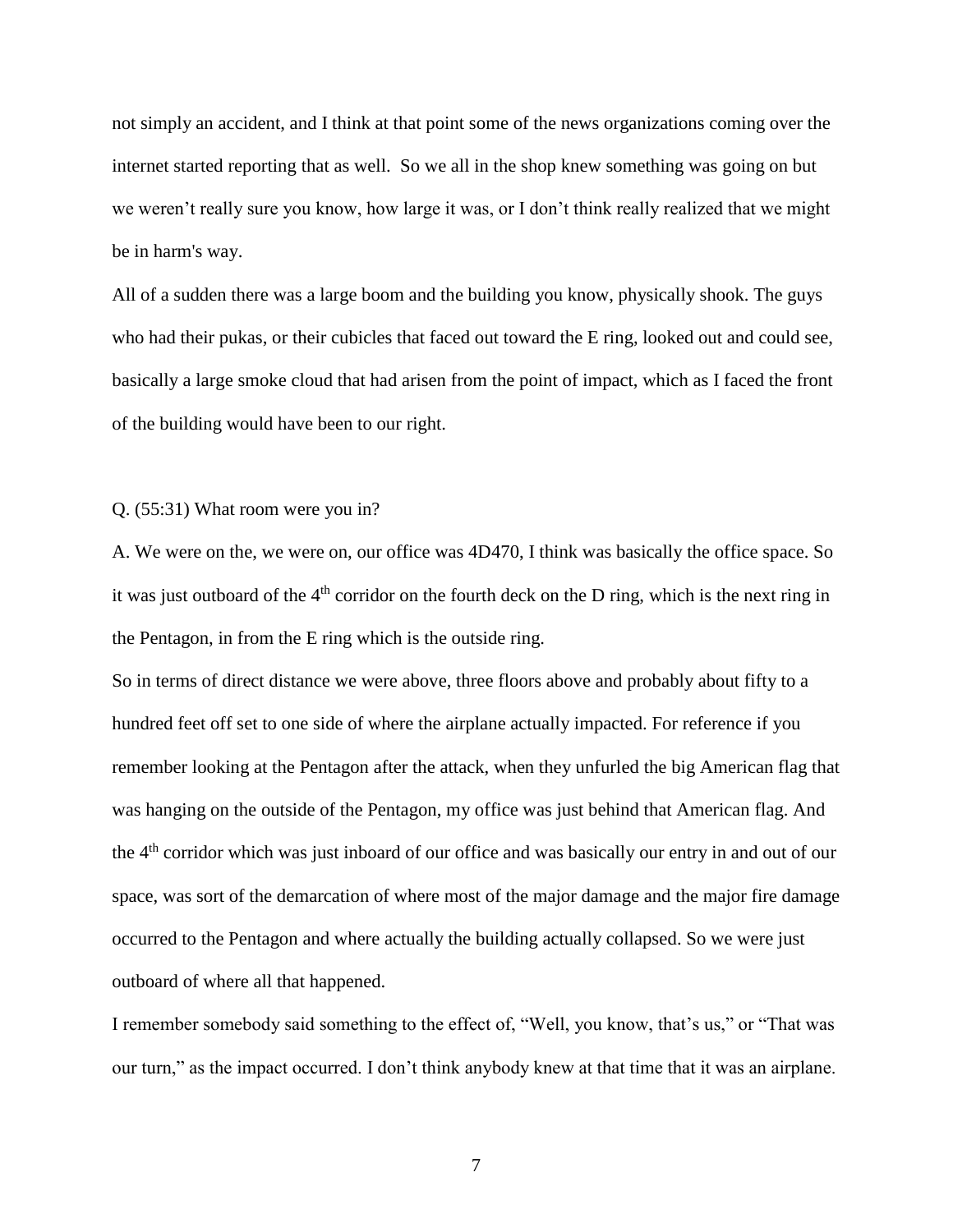In fact I remember assuming that it was a, you know, a bomb, not knowing exactly what had happened up in New York. But I didn't assume at the time that we'd been hit by an airplane. Just knew that there was damage. The lights went out, but from the windows and stuff you had enough light to see what was going on. The warning claxons and the, and stuff started going off, and basically a pre-recorded message or whatever telling people to evacuate.

Our office space, we're about probably about sixty people all told, sixty or seventy people worked, emptied out onto the fourth deck into the 4<sup>th</sup> corridor, which as I said was a demarcation for a major amount of the damage.

I followed people out into the hallway and when we got out into, out in the passageway, it was dark, because the lights had gone out, but down at the inner courtyard end of that, of that passageway there were windows down there so that provided light. If you looked up towards the E ring it was dark up there. There had been ceiling tiles that had fallen down and there was already smoke in the passageway. Most of the people went left, or right, excuse me, down towards the inner courtyard which is obviously our evacuation route. I think I was pretty much on auto-pilot at that time and I think for the, most of the Navy guys, as well as myself all of our damage control training, damage control fire fighting experience took over and, like I said, I was pretty much on auto pilot at that time.

Instead of going right, I went left toward the E ring, where it was pretty much pitch black up there. I remember thinking at the time that I had a responsibility to see if anybody was injured up there. If I could help anybody. The smoke was starting to get, was pretty thick. I went down on my hands and knees and kind of scooted along the floor on all fours toward the E ring. The E ring on the fourth deck is where the three-star flag officers for the Navy and the Marine staff have their offices. Obviously offices that face out to the outside of the Pentagon.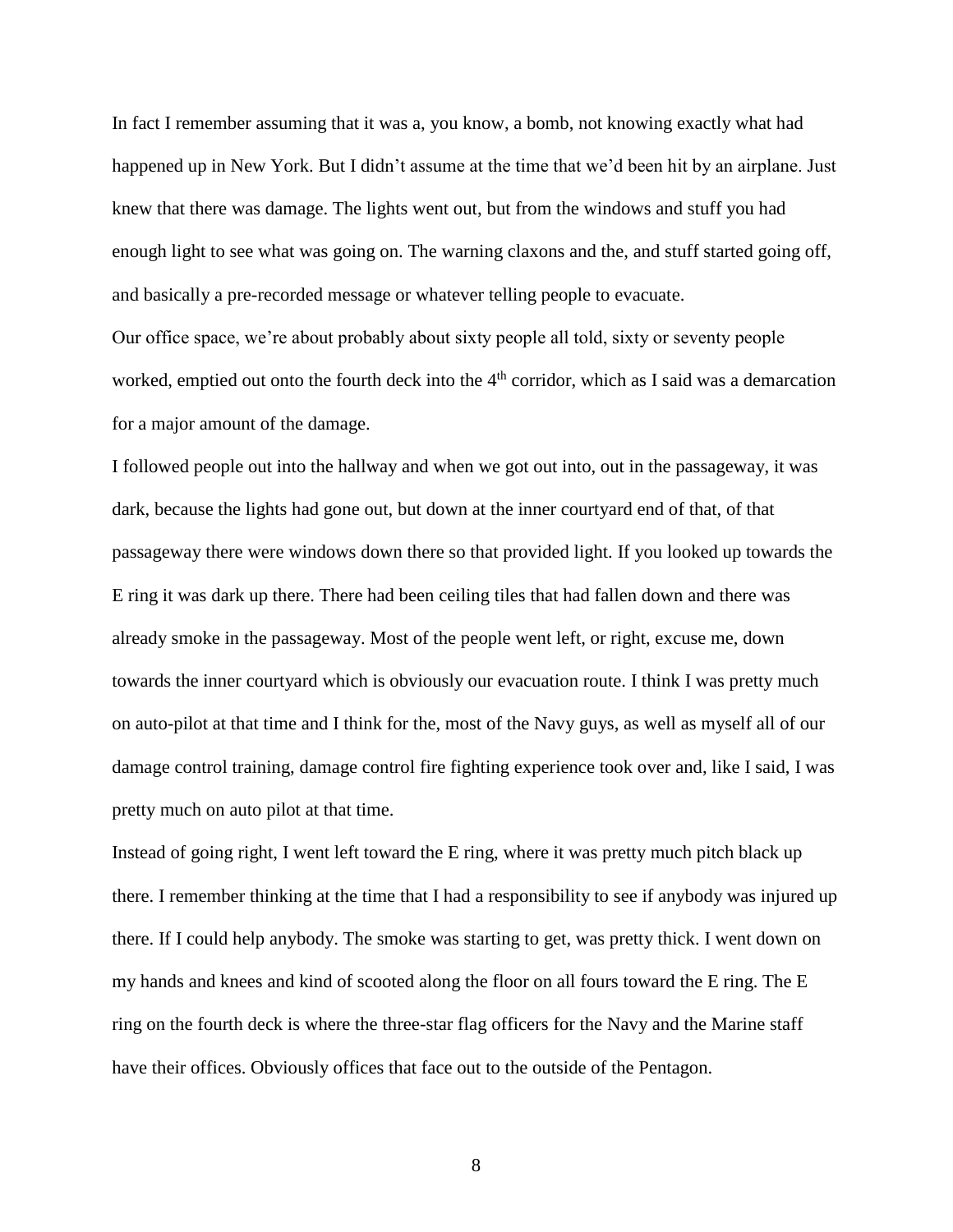At the end of the  $4<sup>th</sup>$  corridor on the E ring, the Navy staff offices N7, N8, and some of those offices are to the left, and to the right where obviously the impact had occurred and the major part of the damage, those are Marine Corps, headquarters of Marine Corps staff offices. The first set of offices up there was the Commandant Counsel, and then pass that was, I knew was the Deputy Chief of Staff for Aviation, which I knew some guys in that office, because I was in the aviation program development business. So I worked with a lot of those guys. I knew JOE NYLAND, who was the, who had just become the Deputy Chief of Staff Air. So I crawled you know, over the downed ceiling tiles and all that and underneath the smoke up into that pitch black passageway to try and see if there was anybody up there that I could help. Most of those doors are generally locked because of classification stuff going on, and it was dark up there and the only office that was open was I think one of the Marine General Counsel office. His door was open and there was light filtering through the large windows on the outside of the building that gave some light. There were a couple of people with me. I think CDR MACK BALLMAN (phonetic) may have followed me up there. And there were a couple of other people up there as well that may have had the same idea that I had, and we were yelling down that passageway trying to let people know that we were up there to help them if somebody needed help and then listening trying to get some, you know, in case anybody was having problems. Crawled into the Marine Counsel office and made a sweep of the offices in there. I think the door was open, probably because they had all gotten out. Tried a couple of other doors off of the E ring passageway up there, but they were all locked and I couldn't hear anybody calling out for help or any problems, and it was starting to get very smoky up there at the time. I remember, after scrambling up in there, I remember being very concerned, starting to get concerned for my own safety, because I had a sort of a loft of dizziness hit me from smoke ingestion and I thought,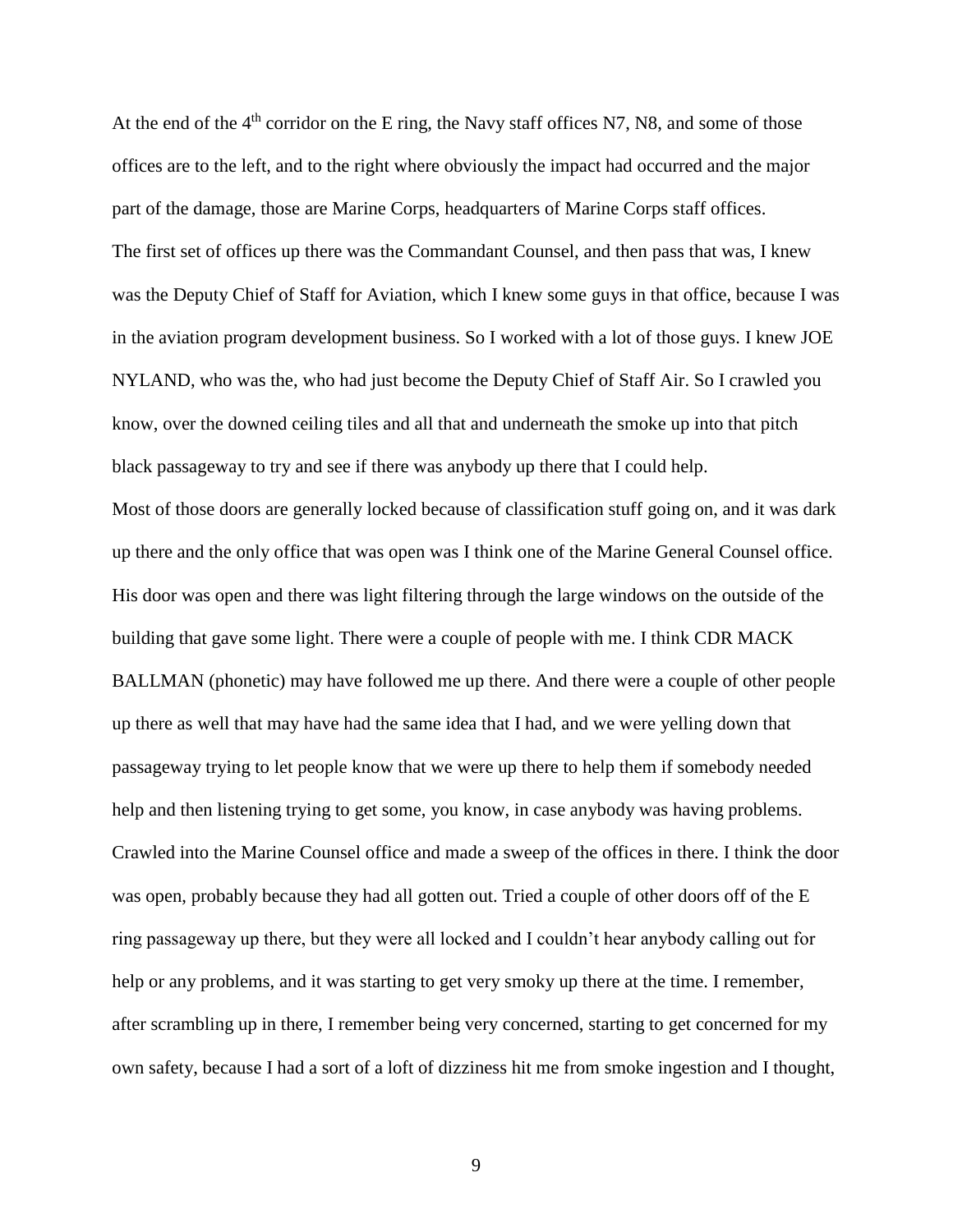"Man, this is, this is getting not good." And at that time it looked like there was very little that we could do past where we had the light streaming in from the one office, because it was just, it was just pitch, pitch dark. I mean I think the one, you know, at-sea kind of lesson learned that you always take with you when you're on a ship is to carry a flashlight with you. You know, and I was, I was sorry at that point that I didn't have a flashlight, or I didn't have anything to cover my nose and mouth so I could do some more, some more work up there.

But I think, as I said, for most of the Navy guys, you know, the inside of the Pentagon has a lot of, looks a lot like the interior of a ship and a lot of that damage control type training and stuff, kind of took over.

So when it became apparent that there was not really anybody to be helped or not much that I could do and I kind of felt like I was putting myself into danger the longer I stayed out there. I crawled back out and by this time the smoke had really started to roll into the passageways, and I pretty much did a low crawl back through the  $E$  ring into the  $4<sup>th</sup>$  corridor and then made it into the 4<sup>th</sup> corridor headed down toward the center courtyard of the Pentagon.

By that time, most of the people I think who under their own power had been cleared out, and there were even some security folks who had come up to try and get people moving out toward the center courtyard. Which I followed people down through the A ring and into the center courtyard.

When we got out there, I was with CAPTAIN LAUREN HECKELMAN, and some of the other folks from the office. At that point they had started moving people back to the center courtyard and then on passed, trying to get people out of the Pentagon, but as I came down, I guess because I'd been delayed up where I was looking for people, some of the injured folks from the Army staff who were down on the second and third deck below us, below where my office was and a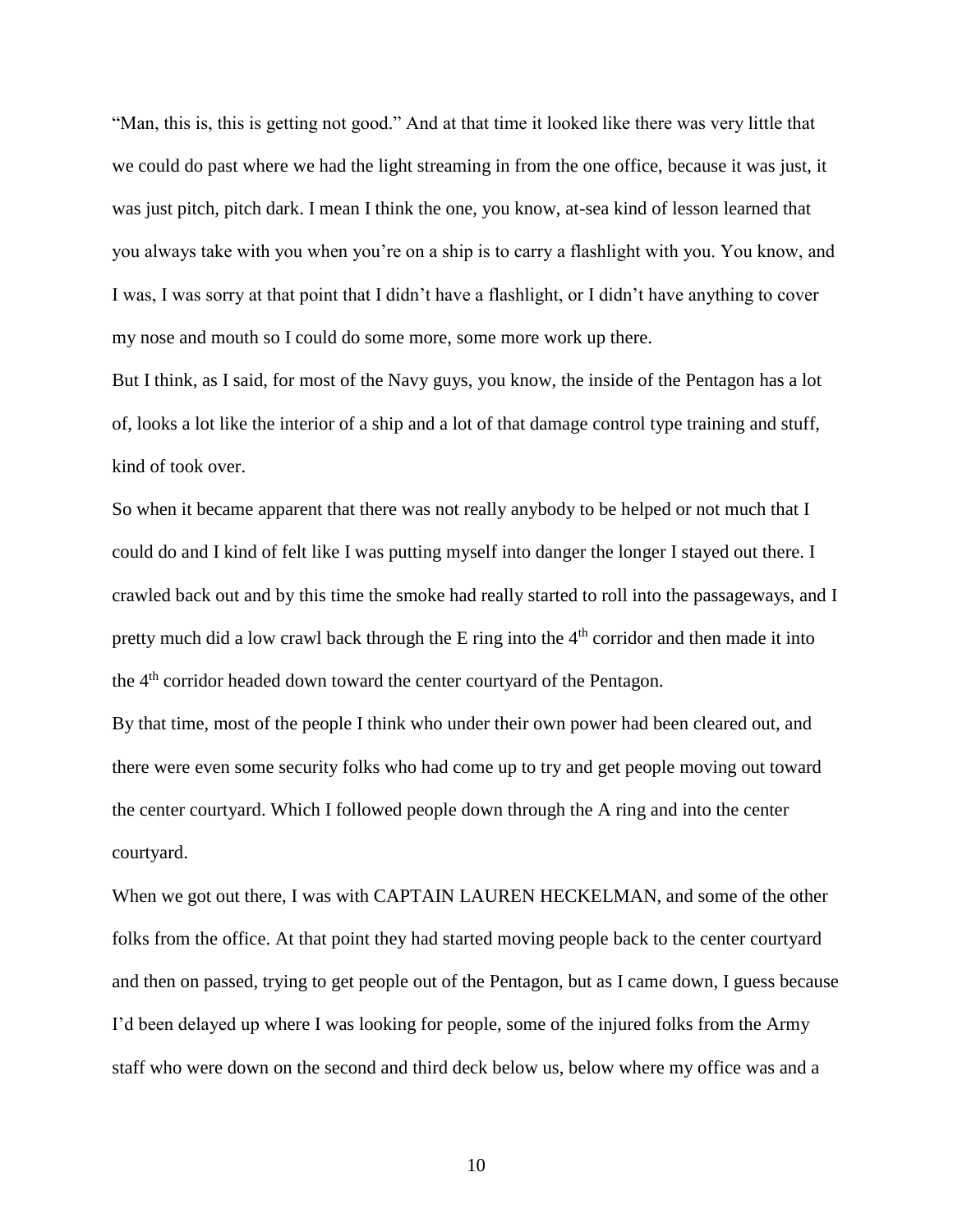lot closer to ground zero, they started coming out, and there were a number of people who came out, either being carried or came out under their own power who were very badly, very badly burned.

So those of us who were there, again some first aide training, damage control training, we tried to get those people, get them set down. Tried to help some of the medical people that showed up to try and treat people, start treating people for shock, because it was, there was some folks, especially some of the civilians who were obviously really shook up by, badly, badly injured and entering into shock just from having been that close to the, that close to the experience. So we did that. We helped out with some of those people, got them set up on the benches and in the grass and stuff and there were starting to be medical folks who showed up from the, from the clinic downstairs. We were trying to help them position medical gear and do what we could. Did that for a few minutes and helped out there where we could. I think we sort of helped move medical equipment back and forth for probably ten or fifteen minutes and then word came down that they needed some help because there were some people who were trapped in a special, basically a vault, a special access space. Were locked in and there were some people still in the building trying to help them out. JEFF STRATTON, who I had been out in Fallon with, we were out there as Lieutenants, he was a Navy SEAL, we kind of got together and we had tried to go back into the building a couple of times. After we had helped injured people out, we were going to go back up onto the second and third decks into the Army spaces and see if we could help out to get people out of there, and we were stopped from entering the building by security folks. Quite rightly so. They didn't want people who were ill prepared essentially—we were in, you know our regular Navy uniforms and without respirators or any of that—at that point to go back into the building and possibly become casualties. So we were prevented from going in, but we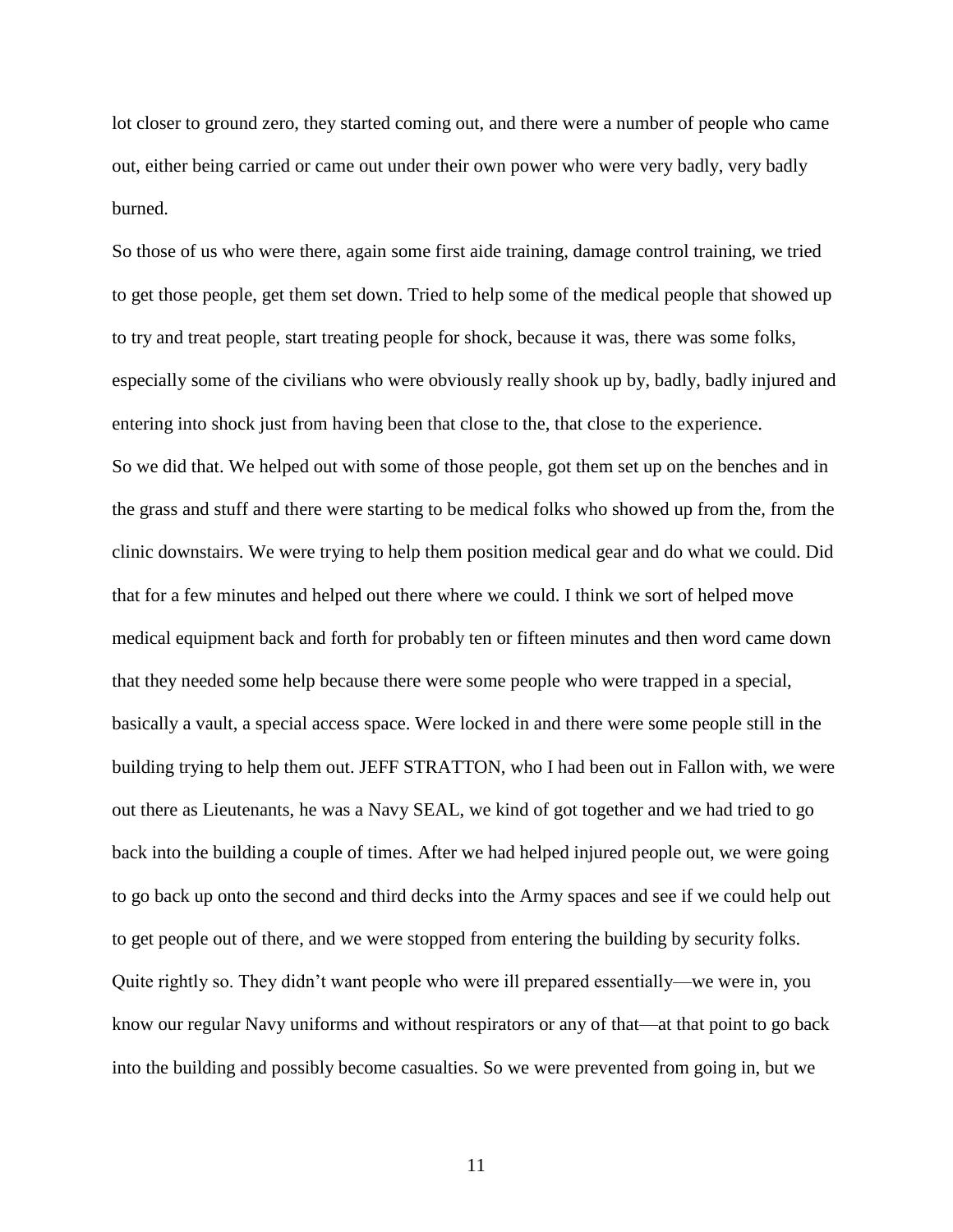heard and followed some other folks down on the first deck, back into the building into the alleyway that runs between the B and C rings of the Pentagon.

In most of the rings on the first deck, it's covered by a building in there on the first deck, but between the B and the C rings, there's a maintenance access road or alleyway that runs all the way around. Well, between the 4, or the  $5<sup>th</sup>$  and the  $6<sup>th</sup>$  corridor was essentially where the airplane crashed and it went all the way through the E ring, the D ring and the cockpit fuselage area ended up inside the C ring. So between the B and the C rings, if you can image that was basically ground zero. I mean on the other side of that wall, on the back side of the wall in the C ring, I mean it was an inferno in there because the airplane had essentially come to a rest with its nose up against the back wall of the C ring. And I didn't find out 'til later, but that was also the back wall, that was the back wall of the Navy Command Center, and where the Navy N3/5 offices and stuff were.

When we got back there there was about a dozen people already there who had been there. A number of naval officers as well as Army and Air Force and some civilians back there and they were attempting to fight the fires that were coming through the wall there with handheld  $CO<sub>2</sub>$  fire extinguishes. I mean it was, it was an inferno. There were two access points. There was a mechanical room, you know with doors that was open there where you could get into the C ring at the first level, and then there was a big hole, probably seven or eight feet wide that had been just blown out, you know, all the brick work and stuff was laying in the alleyway there and the fire was raging in there, and there's all this mechanical stuff and you know all the innards of the building are hanging out there, and it was clear that above there that there was fire up in the second and third deck as well, because the windows were bulging out from the heat and the pressure from the explosion and all.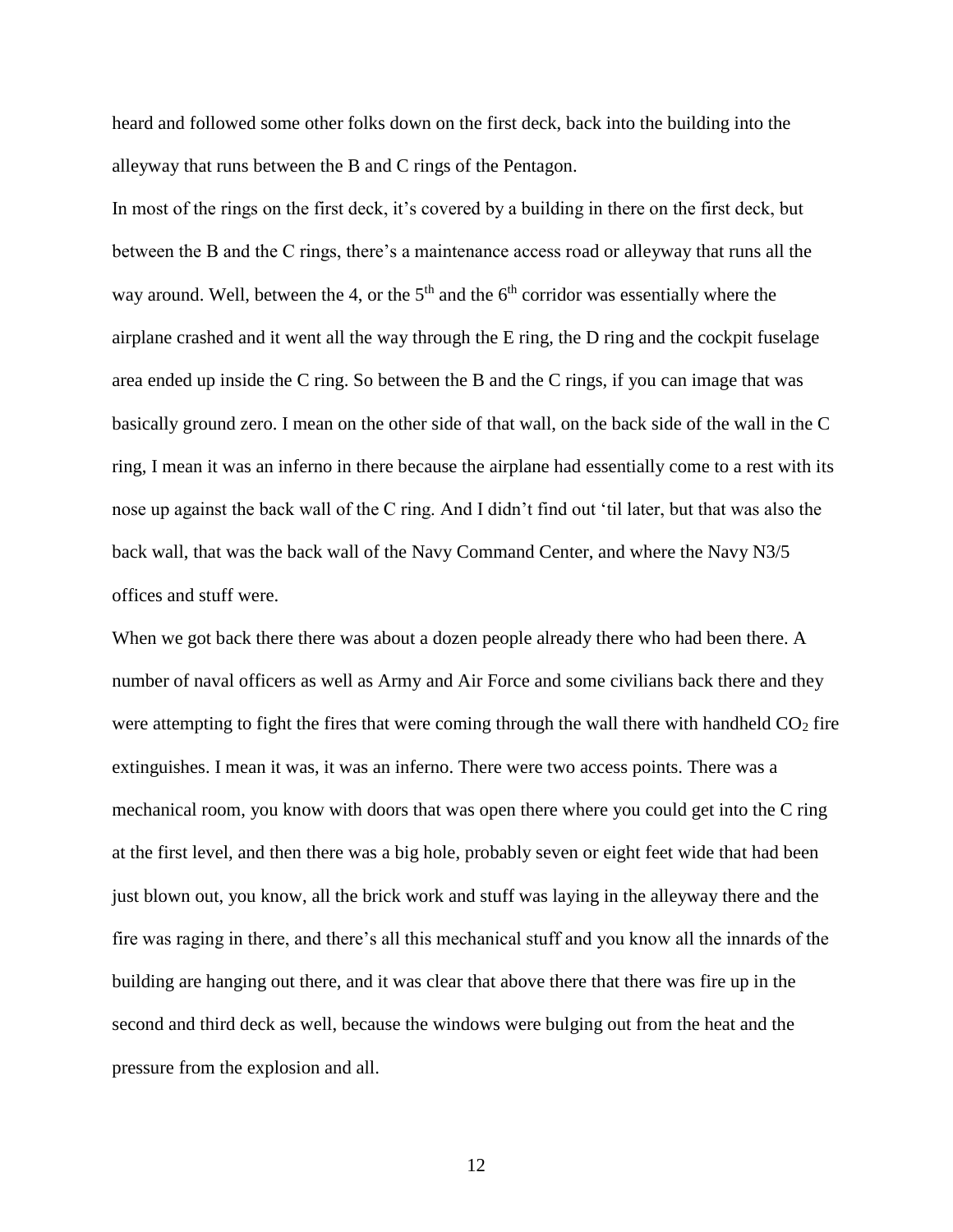So we're back there (chuckle) with hand held fire extinguishers trying to fight our way back into the building essentially, and in reality with the equipment that we had there was very little that we could do.

DENNY WEATHERALL, CDR WEATHERALL, who worked with me over there had actually gotten there before I did and had actually fought his way with handheld fire extinguishes in, you know, ten or twenty feet inside the building. Which as I looked at the inferno that was going on there, I just don't, I don't see how they even managed it. But we had some folks who were running off, basically breaking into fire extinguisher lockers trying to bring fire extinguishers back. There were no fire hoses, or anything, no fire stations as we would think of on ship, internal to the Pentagon.

I mean, I think, most of us, especially Navy guys from a hose team training experience would have given anything to have a couple of fire hoses at our disposal, because we could have organized hose teams and we could have, you know, fought our way, basically into the building. But it was a losing battle from the beginning back there. There was water from the sprinkler systems and probably busted fire mains and stuff. We were back there standing in about two or three inches of water, you know, wearing basically a polyester uniform in the face of this fire that's going on, with the possibility, looking up at these large windows that are above us that are bulging out, you know, and every once in a while something would fall down and stuff, and I mean it was, it was a fairly ugly situation.

On top of that, we kept having people come back, security folks telling us there's rumor of another airplane coming toward DC and we want everybody, you know, out of, to move out and we were kind of like, "Well, where are we going to go? What place is going to be safer than where we are right now?"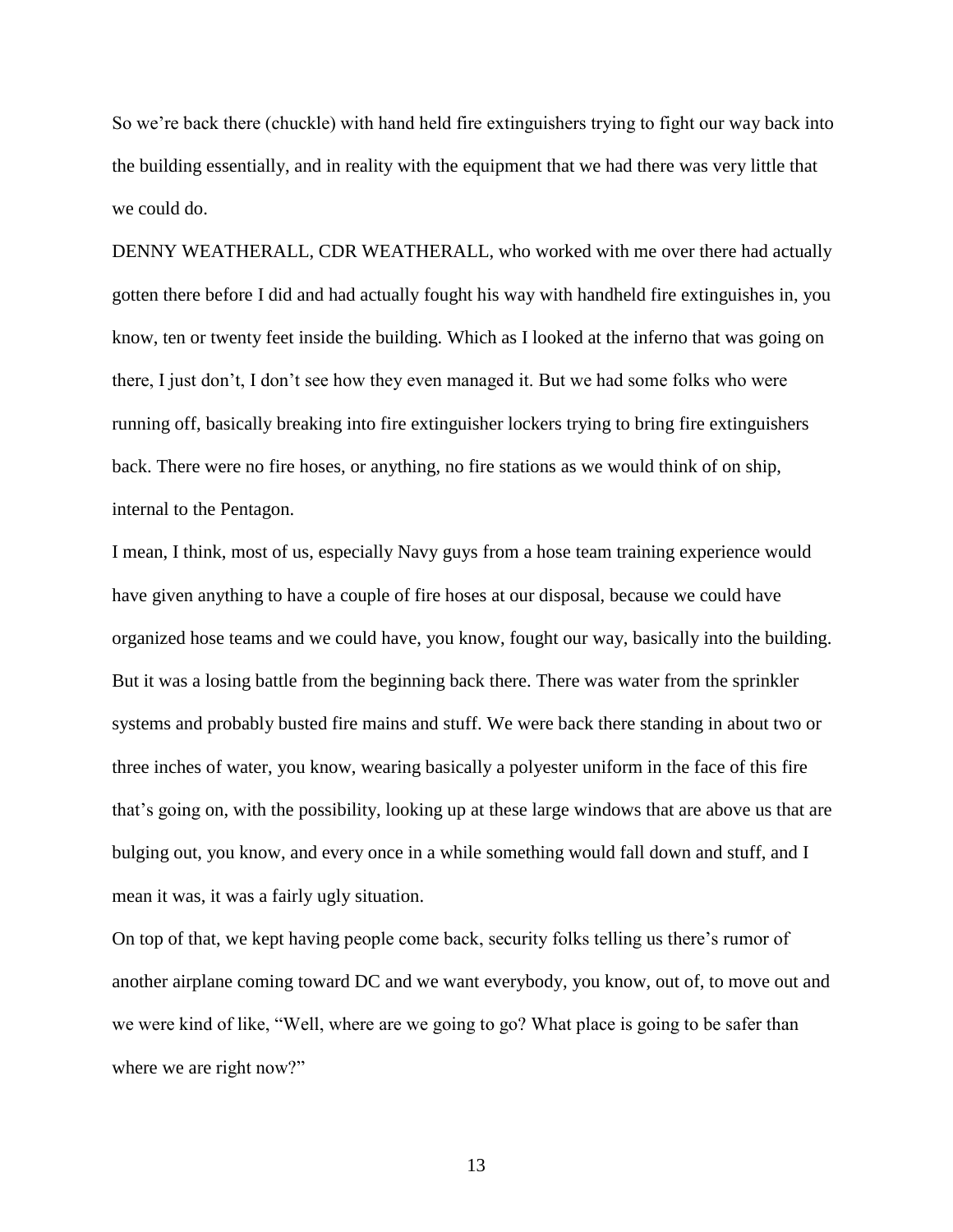So we came out and then as soon as the security guys would walk off, we'd go back in, you know. That happened a couple of times. But everybody was back there, everybody was pitching in as much as we can, as much as we could and unfortunately there was very little that could be done. I don't think, except for the guys who got there, which there were some, there were some real heroics from some people who were at the scene, I mean instantly. While I was crawling around up on the E ring there were some guys who were back there helping people out of the Navy Command Center doing really some super human things back there. By the time I got down there, those people who were readily, you know, ambulatory or could be gotten out, had gotten out, and it was really totally, the insides of the building were totally enveloped in fire. About that time, you know, this had all been, this was probably thirty, or forty-five minutes after the attack, at that point, and when the, they moved us back into the courtyard about the time that the civilian firefighters showed up, and they were rigging hoses. More medical people had shown up, so we organized ourselves, and were organized into stretcher teams, at that point, to assist the medical folks who had shown up. So we picked up stretchers and followed the firefighters back into that alleyway as they brought their hoses up and from outside the Pentagon. They had to lay hoses all the way through the center courtyard into the place where we were and they were beginning to try and fight the fire on the inside while we stood by with stretchers to help out for whoever those guys might find. Actually they didn't have hoses at the time, they just went in with their respirators and their air tanks, into the building where we had tried to get in, trying to find people who might be injured or casualties who might need help.

So we stood by in that alleyway probably for another fifteen or twenty minutes while the firefighters tried to go and try and find people, and again unfortunately, they were not able to find anybody who could be helped. So at that point once they secured as much of the area as they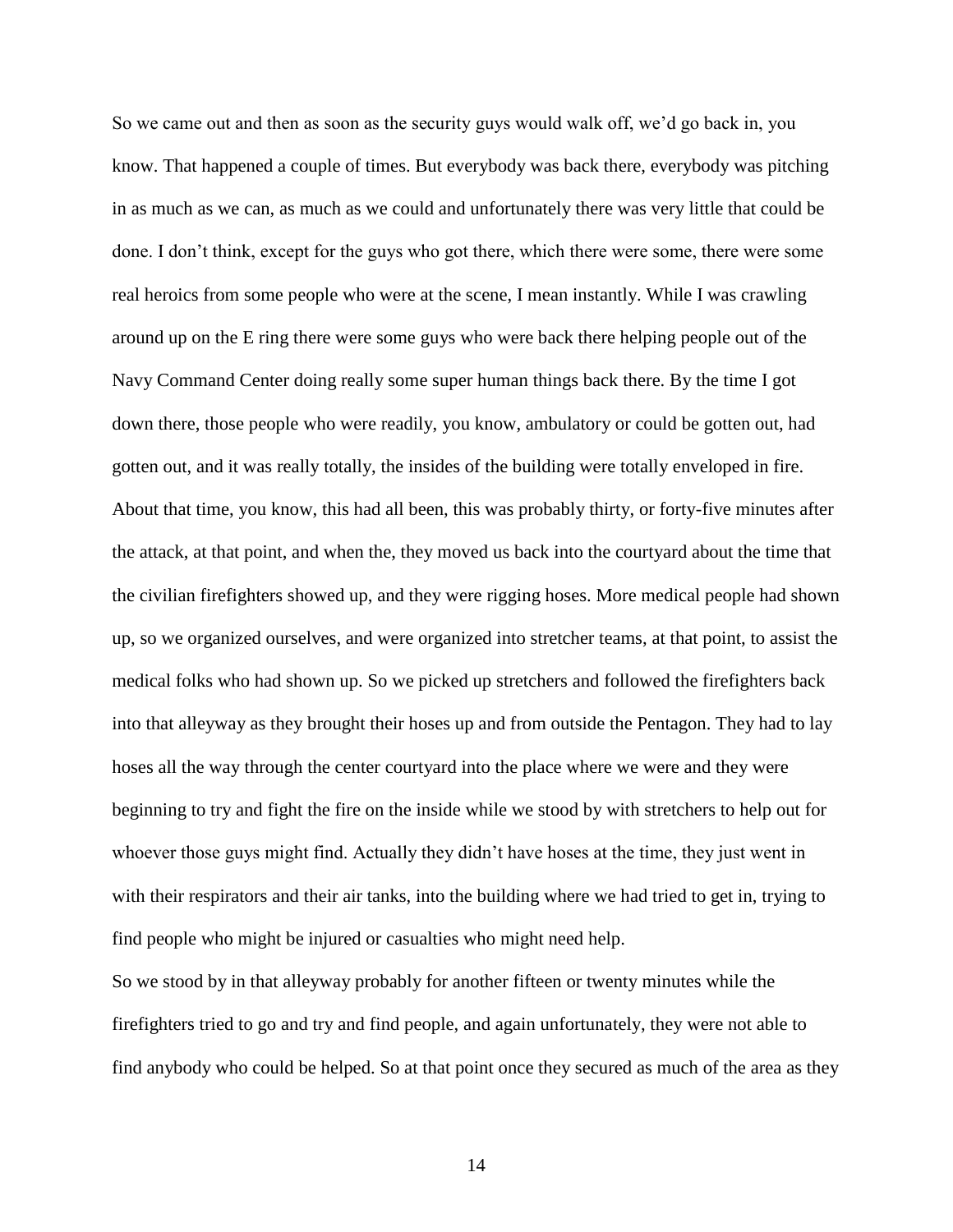could and also to allow the hose teams and stuff to come in, from the fire departments here in Arlington, they moved us back out into the center courtyard. That was probably, I don't know, probably about ten thirty or eleven o'clock by that time, and we stood around out in the center courtyard, basically organized as stretcher teams, litter teams for another hour and a half or so. Somebody broke into the ground zero café out there and we basically looted it of any sandwich stuff and bags of potato chips and all that kind of stuff, and we stayed out there. The FBI teams came by, because there were pieces of airplane that were out in the courtyard that had been blown out over the top of the roof into the courtyard. Bits and pieces of flaps and stuff that was fairly lightweight, you know, aluminum and aluminum composite stuff. So we picked up some of that stuff with the FBI, and then about 1300 they said that they needed, they wanted to divide resources and they wanted to move stretcher teams and stuff that were in the center courtyard they wanted to move them outside. So about half of us, there was probably about six or eight stretcher teams, you know, four to six people and some others, so all told there was about forty or fifty people. We came out of the Pentagon into the South Parking area and walked around to the area on the side where the impact had actually occurred. And that was the first time since I had arrived that morning that I had been outside of the confines of the Pentagon. And we walked around and obviously there was, you know, all the rescue teams and all the firefighters and a lot of people out on South Parking and then around to the side of the impact building. We just carried our stretchers out there, which was basically our pass to get around to where the impact had actually occurred and that was the first time that I saw what had actually happened. I was, you know, just flabbergasted at what had occurred. By that time, the E and the D rings, you know, between the  $4<sup>th</sup>$  and the  $5<sup>th</sup>$  corridor where the impact had actually occurred had already collapsed. And at that point I realized that that's actually where I'd been crawling around, I and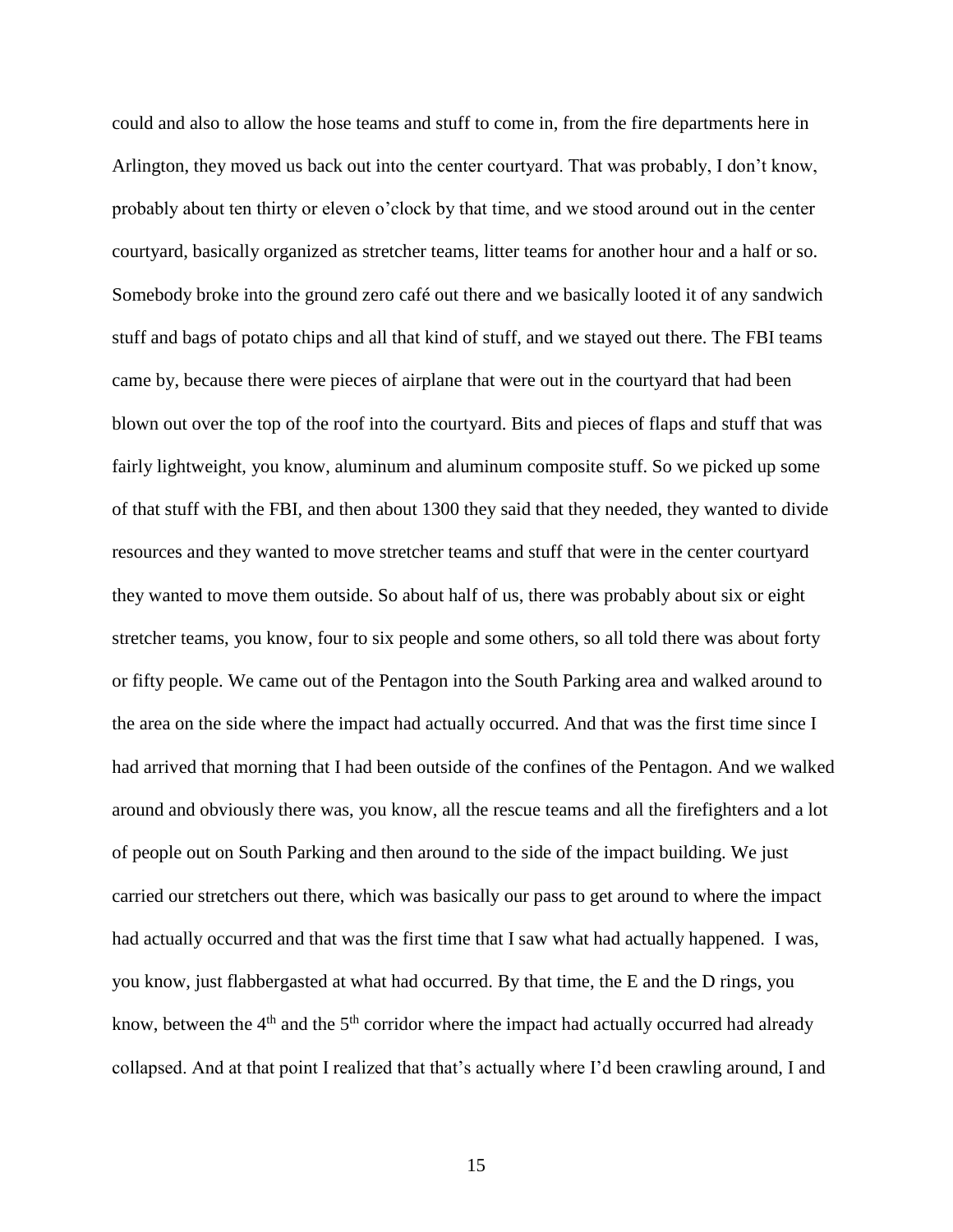some others had been crawling around trying to find anybody up there. That whole portion of the building had collapsed about forty-five, thirty or forty-five minutes after the impact, after the jet fuel and stuff, some of the interior structural members had melted or collapsed, then that whole part of the building, you know, came down. And that was a pretty sobering experience to see that part of the building that had collapsed.

We stood by with the stretchers just watching the firefighters and watching the devastation and they held us there. And they were going to bring down Army guys from the old guard, up at Fort Meyer, they were going to bring those guys down to take over, you know our duties. So they held us down there until about, until about sixteen hundred and then they let us ago. And again, there wasn't any, any duty or anything for the stretcher-bearers and there were a lot of us out there essentially to do, or any of the professional EMT or EMS folks, because there essentially wasn't anybody to bring out of the building, and that was probably the most disturbing or disheartening thing in the whole day, is that we were out there for almost, you know, six, seven hours and there was just, there just wasn't you know, just wasn't anything that we could do.

I went home that day. I finally got a hold of my wife. She works over at the Washington Medical Center doing bio-medical research in downtown DC and I had been unable to get a hold of her earlier in the day. You know, people who had cell phones were in high demand because that was essentially the only way that people were getting out to call loved ones. I actually called a friend of mine's wife and asked him, actually it was a new job and I didn't have her new phone number on me, at her work place, so I had to call a neighbor, a friend of ours, and ask her to hunt down my wife to let her know that I was OK.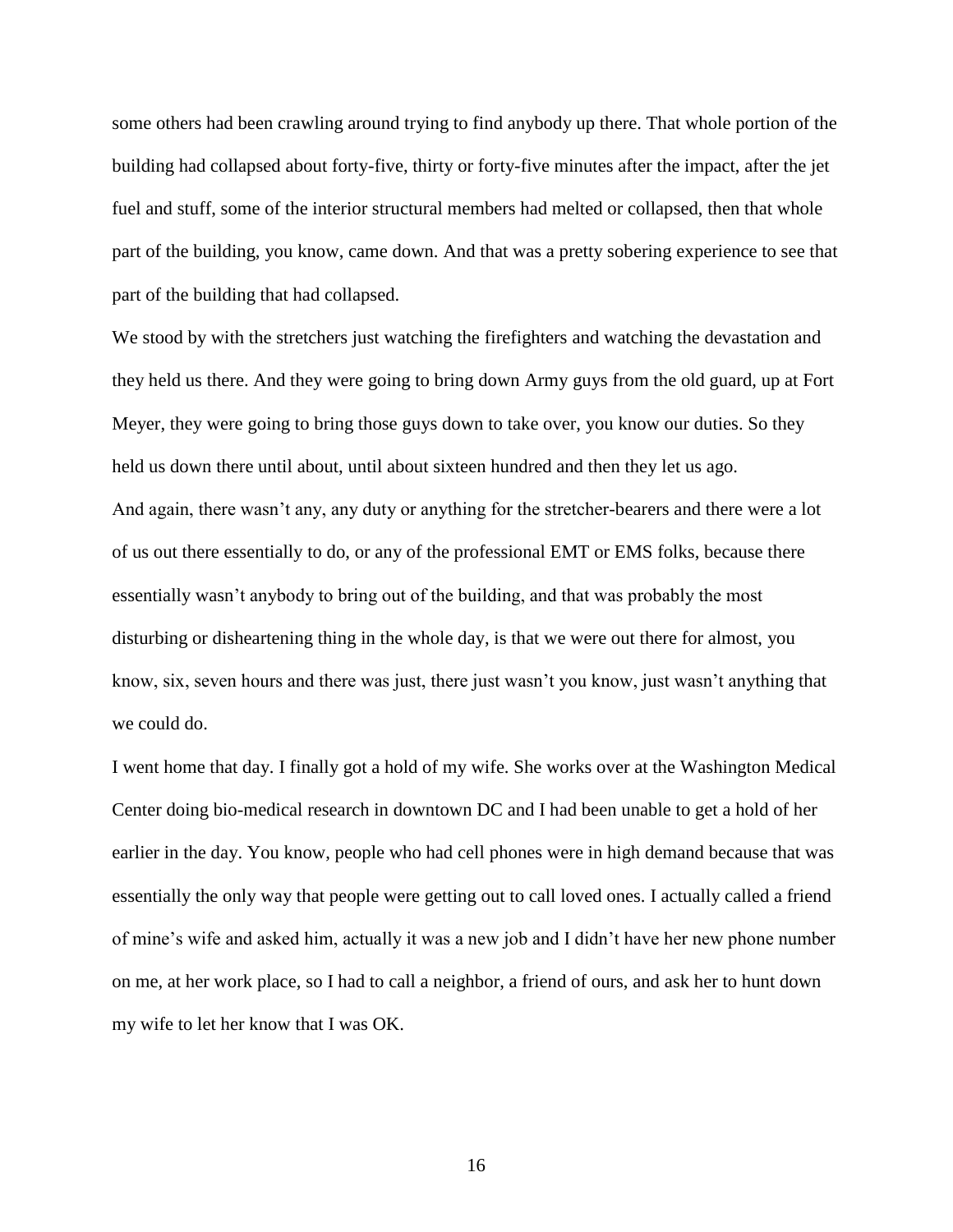So about 1600 or so, 1630, they let us go and we pretty much dispersed. I had a couple of other guys who were with me that I knew from the Navy staff who, basically, they couldn't get cars and stuff out of the parking lot and stuff, didn't have a way home, so I gave them a ride home out to the Vienna, Chantilly area on my way home and that was, that was essentially the end of the day.

Little known to me, the rest of my division had basically mustered on the outside of the division, outside of the building and there were a couple of us who had stayed in to try and help out, that they, you know, nobody had laid eyes on since we had left the office, so there was some concern that myself and CAPTAIN HECKELMAN and a couple of others were essentially unaccounted for. So there were messages from my boss, you know, waiting for me when I got home, to basically call to let them know that we were OK, and that everything was all right. So, and at that point we found out that, well we're all going to get together up Navy Annex essentially the next morning and so we went up there as the bullpen and muster to see essentially what could be done or what needed to be done.

It was an interesting time, because obviously the Secretary of Defense and the President in the face of what had just happened to the nation wanted to show that, you know, "Hey, we've been hit hard, but you know, it's kind of business as usual, and life is going to continue." So even though the Navy staff had essentially almost been disseminated to some extent and had been decimated from a standpoint of being able to actually function as a staff, we were actually getting taskers from the office of Secretary of Defense the next morning that needed to be answered in terms of OK, here's what we're going to do next and what do you need? And obviously there was a sense of you knows, what does the Navy need in terms of funding and all of the rest of the stuff? What known shortfalls, you know, can be addressed in terms of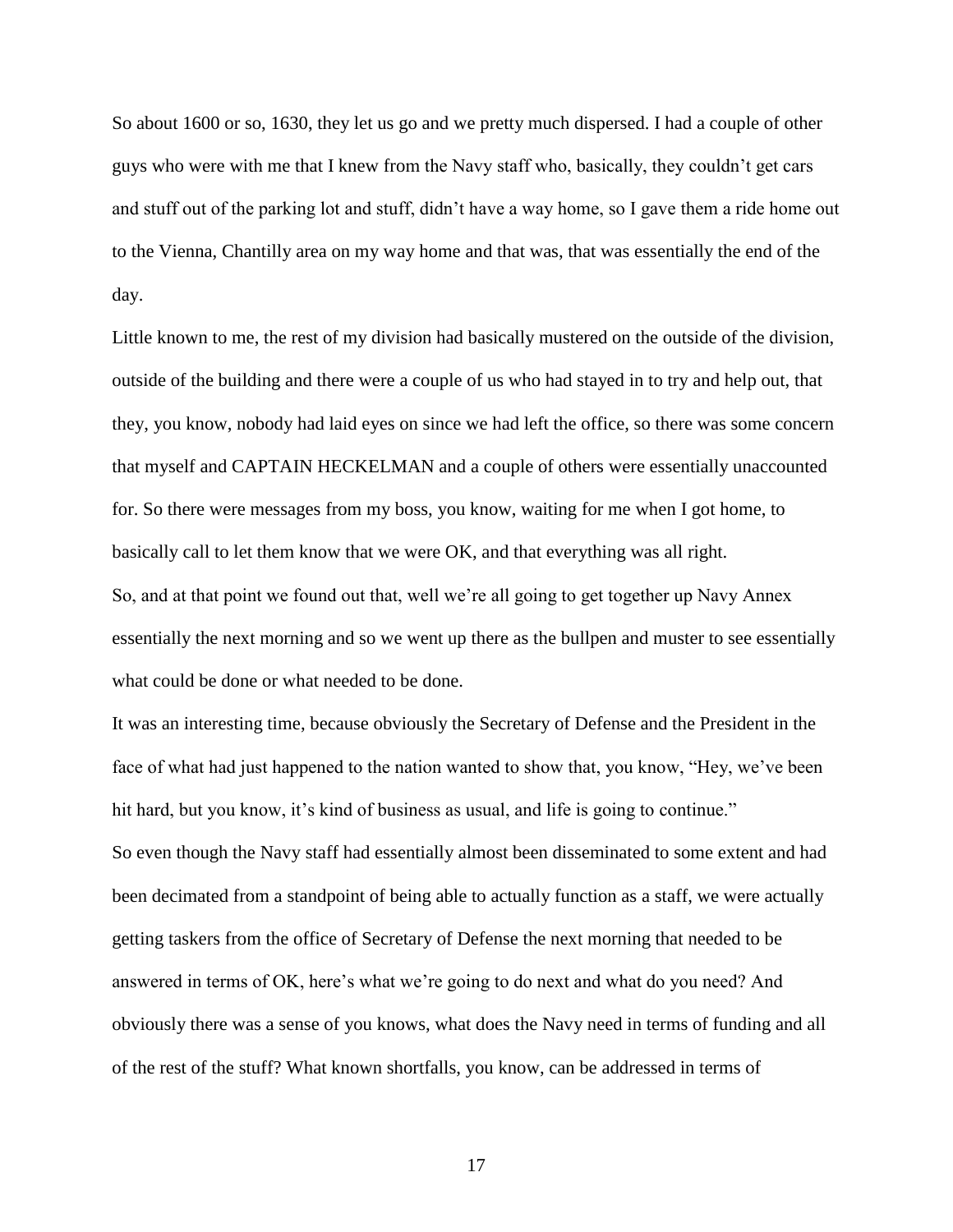procurement and money and all that? Which is right down, our, you know, right down the pipe of the job and within the responsibilities of the job that I worked at.

A number of divisions in the Navy staff, basically told all their folks, you know, go home. Be with your loved ones. You know, get a hold of yourself, because we didn't even had office spaces, mainly, you know, basically to work in. And quite rightfully so, you know, a lot of people were just "go home. We'll call you when we need you." But there was still a sense of life goes on and there's still some decisions and the CNO and the Vice-CNO still need, still need support and the bullpen, N801, basically stood the watch for the Navy staff up in the Navy Annex on all those questions that were coming in the aftermath. I think that's something that ADMIRAL ROUT (phonetic) and his staff can be extremely proud of, is in those days between that Tuesday and when everybody started coming back to work, once everything, we'd kind of figured out who we were and what we're going to do and who was there and who was not coming back, the bullpen N801 stood that watch up there and did, I think a great service to the Navy and to the Navy staff in support of the CNO in those very demanding days after the, after the attack.

Again I stayed up there for another couple weeks until the  $26<sup>th</sup>$  which was my transfer date to go to my fellowship and I basically just walked down the hall and checked in with VICE ADMIRAL KEATING's staff of N3/5 just to see what I could do. And as I said, at that point a couple of weeks after the event, I mean, we still had not accounted for or recovered all the bodies of our shipmates. And the N3/5 staff, in fact, ironically the shop that controls or oversees the Federal Executive Fellowships was one of the hardest hit organizations on the Navy staff. They lost a captain and a couple of commanders and a number of people out of that staff. In fact I had just gone through, at the first of September I had gone through indoctrination with all the other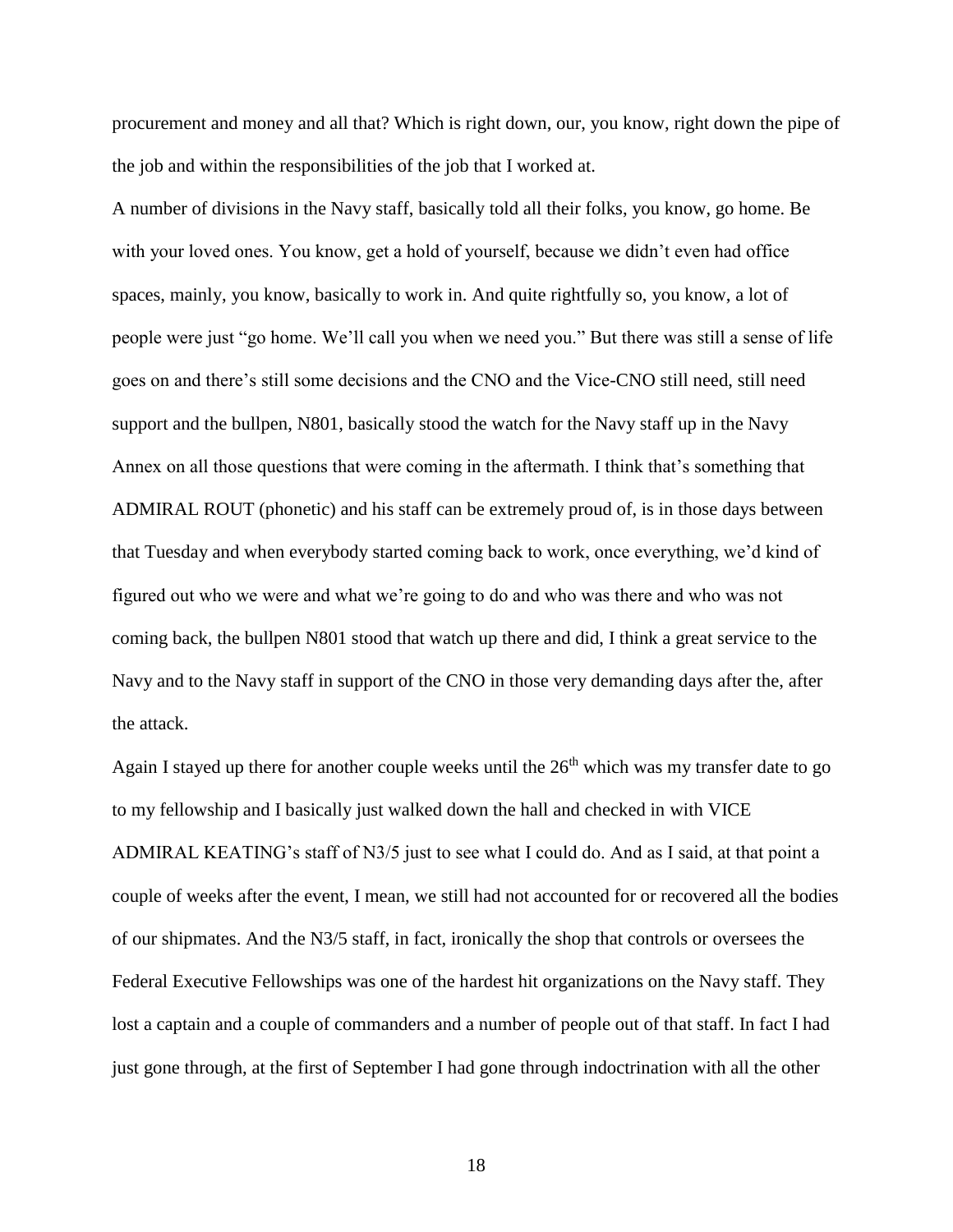Federal Executive Fellowships, with PAT DUNN and all the guys who were in that shop and now they were all, they were all essentially unaccounted for and presumed to be killed in action in the Pentagon. So there was –

#### Q. (01:23:54) What was this shop again?

A. N513, was that shop, and the whole N5 organization as well as the Navy Command Center, like I said, and the CNO's intelligence plot had been at ground zero and had just been disseminated. So myself and CAPTAIN LEE JOHNSON, we basically were there picking up, before we found out what was going to be known as the Future Ops cell, we were there just picking up those responsibilities that would normally have been picked up for those guys, not only the guys who were lost, but also the rest of the N5 organization because they were all performing CACO duties and going to all the memorial services and the funerals. I mean it was, you know, they essentially almost ceased to function for four or five weeks as they were dealing with, you know, taking care of shipmates and shipmates families and the ones who had, not to mention the guys who weren't there, because they had been lost. So there were a couple of us who showed up and were just there to pick up those responsibilities and those taskers to take the burden off of the guys who were dealing with the more personal side of the tragedy. And then as those guys sort of came back and started to pick up their fuctions, then we went down and started working for ADMIRAL CROWDER as he came in in this what has become the Future Ops, and our role of what was needed in the new situation we found ourselves in, as that became obvious, then we started performing the functions that we have now.

One anecdote that I want to include, I was standing, we were still up to the Navy Annex and I was standing listening to a conversation between one of the guys from the Navy Ops staff and a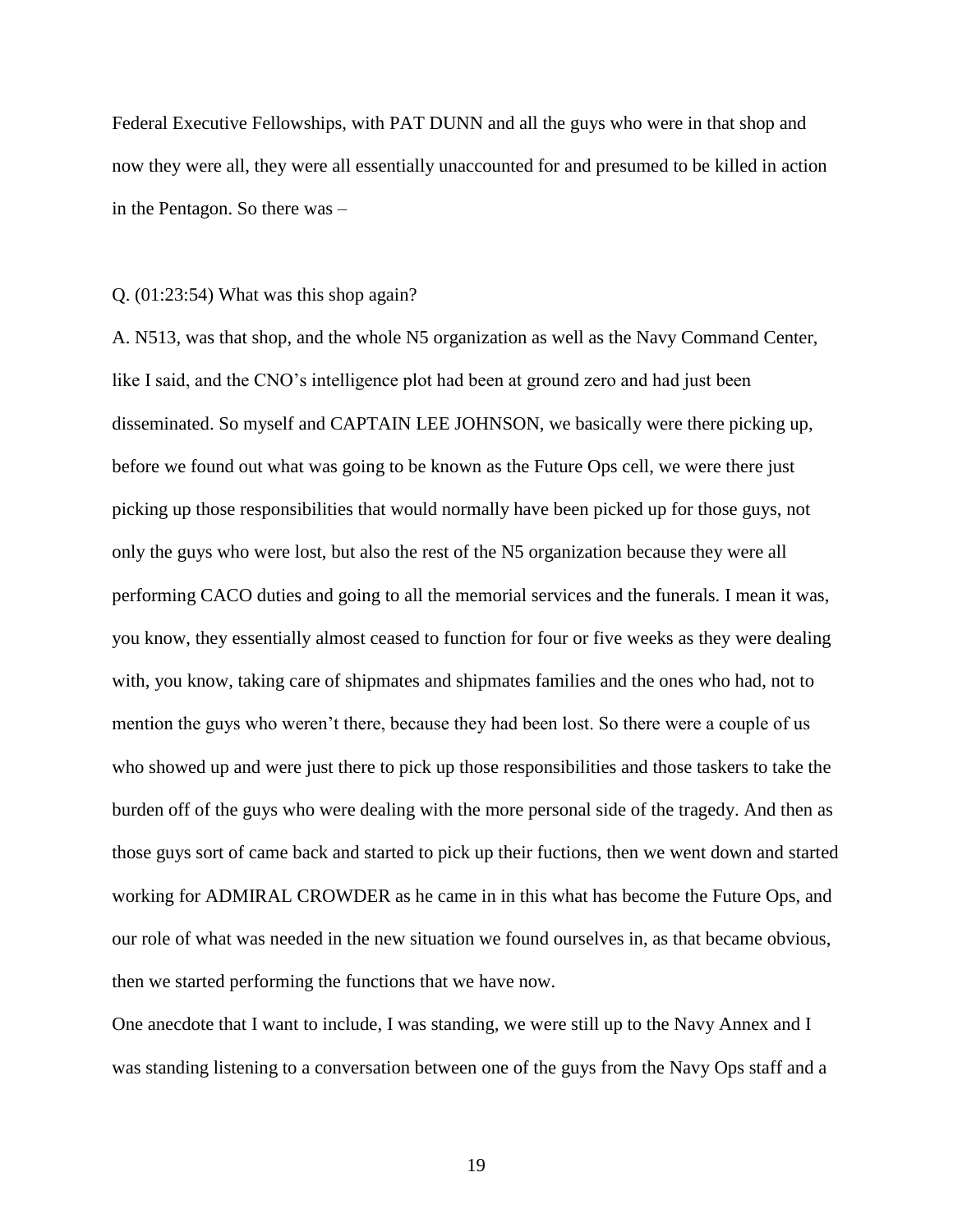civilian who was also on the Navy Ops staff and I was listening to their conversation. This was fully a month after the event I guess, and it was the first time they had seen each other since the day of the attack and they were talking about how they had gotten out of the building. You know, "What happened to you? Where were you" And was pretty amazing to listen to them because you know depending on what side of the room you were on, or even what side of the desk you were on could have determined whether you lived or died in that inferno and the concussion when that airplane hit the building. And they were talking and what got my interest was one guy said, "Yes, there was a hole blown in the wall and I crawled through there and it ended up being kind of an air condition or a mechanical room and I crawled out through this door into this alleyway" you know, and this that and the other.

And the other guy said, "Yes, I was in the same situation, but where I was there was actually this big whole in the wall and I crawled through there," out there and all this stuff and I was interested because I realized that's where we had been JEFF STRATTON, DENNY WEATHERALL, and SAM PEREZ, we'd all been down there fighting the fires trying to get back in because we'd heard that people were trapped.

And they were talking about it and the one guy said "Yes, I came out of there, and I guess I was in shock, because I walked out, you know, kind of brushed myself off and just walked home." And it was like five miles, I mean he lived out in Mt. Vernon or something and he just came out of the Pentagon, essentially in shock and walked home.

And the other guy said, "Yes, I was pretty much the same way." They started talking and they said, "You know I've been beating myself up, since that, especially finding out, you know people who didn't make it because I've been really hard on myself for not having the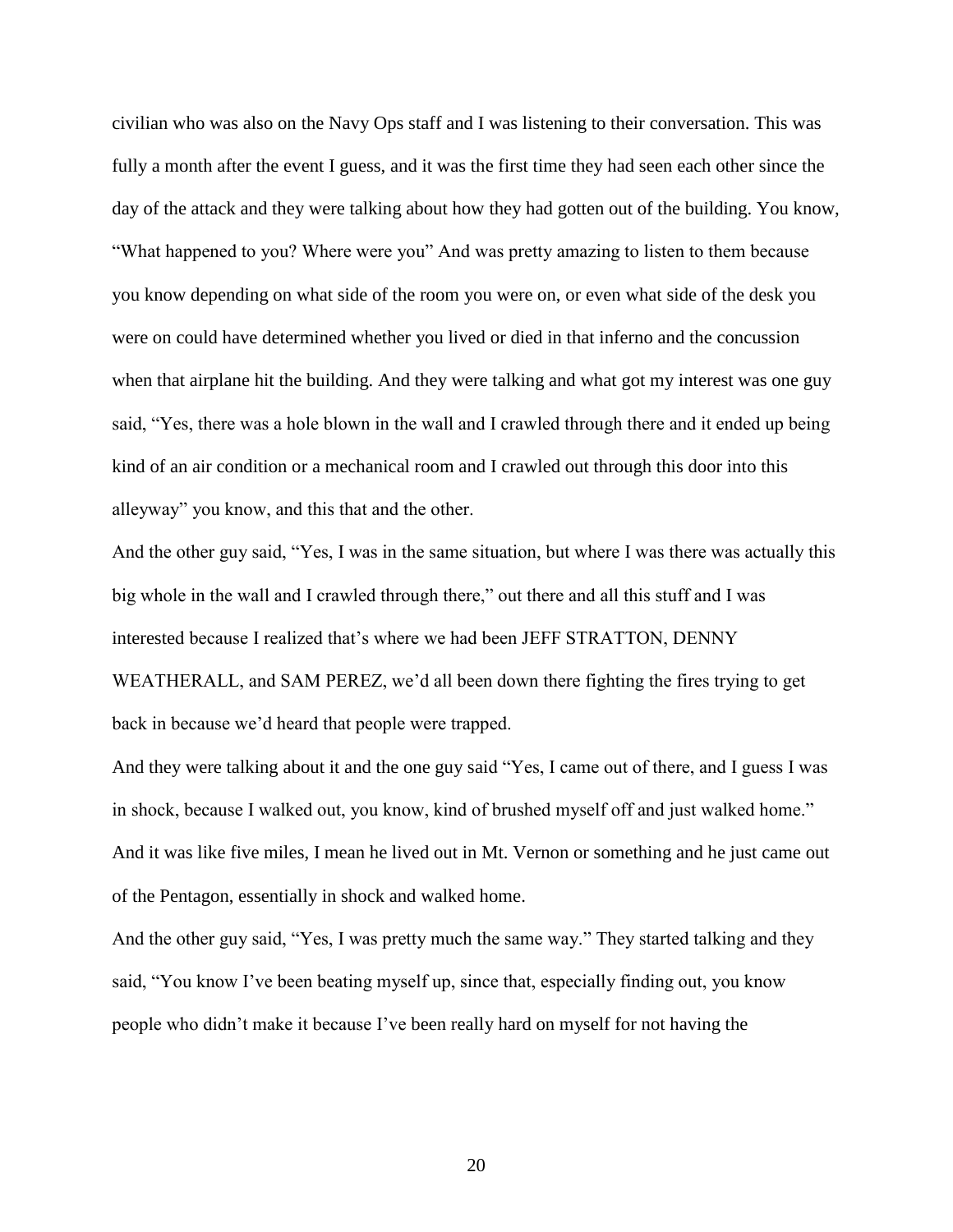wherewithal to turn around and go back in and try and help other people out and rescue people and stuff. "

And I said, I stepped in at that point and I said, "Hey I was there just after you guys came out and we fought those fires and there was, there was nothing, you know, that essentially you could have done." I said, "The thing that you did was probably the best thing that you could have done for yourself or anybody which was just to get up in the state of mind and just walk home, just leave, just get yourself out of harm's way, because those of us who were there right after that occurred, you know, there was essentially with what we had on hand, there was very little that we could actually do, pragmatically to get back in there and help anybody."

And it was interesting because the next day the civilian who was there, came up and actually thanked me for making that comment because he said, it had essentially lifted a burden that had been on his shoulders since the day of the attack, that he was not able to get in and help people. So it just, it's very interesting listening to the stories of the people who were there, because as I said it was a matter of feet and probably in some cases inches, and I've talked to people on the Army staff who've had the same experience. That there was no real sense of what, of why some people survived and why others, others did not. You know, pure luck or fate or whatever you want to call it allowed some people to get out of there, but it was a very interesting experience. But those guys especially the guys who had been pretty much at ground zero, there were some real stories that I heard about what people did to get back in and help shipmates get out of that environment that are clearly on the order of anything you've ever heard, heroism-wise in terms of actually combat. And I mean it was combat in a sense but not something that we have every experienced.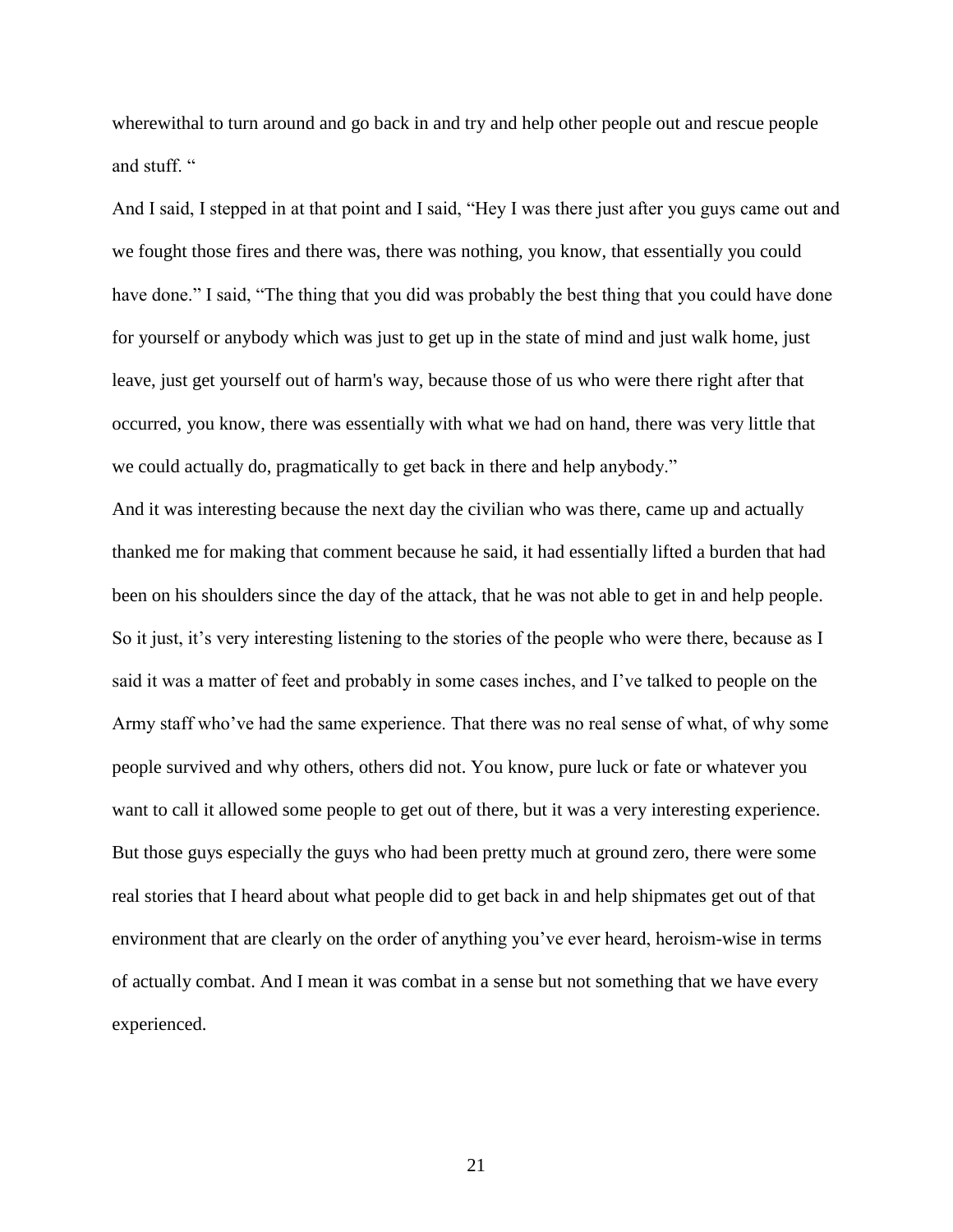Q. (01:30:13) Who are some of those people you talked with?

A. Well I think, I tried I think to mention, there is a guy in a story about a Navy flight surgeon and I remember seeing him because he was down there, a LCDR and I'm sorry, tall lanky guy, I'm sorry I don't have his name.

#### Q. (01:30:32) Tarantino?

A. Maybe so, I remember him because his flight surgeon wings were hanging off of his shirt and I believe, if it's the same guy, I heard that there was a flight surgeon involved that he was one of the guys who was down there in the area at the time that things happened and actually went into the building and basically through one of those super human events that happen in that kind of situation, you hear about people picking up cars and stuff, that he went in there and basically moved ceiling beams off of people who were trapped and pulled people out of the wreckage. I don't know exactly who it was. I assume that maybe that guy, I heard that he's a , was a Navy flight surgeon and he there was a guy ( a break in transcription)  $(01:31:18)$  –

Q. (Speaks when transcript breaks)

A. Fire extinguisher. CAPTAIN HECKELMAN JEFF STRATTON, as I said, DENNY WEATHER –

Q. Where does Jeff work now?

A. He works, he works in N512. He is the Navy special Warfare officer in N512.

Q. (01:31:36) Commander?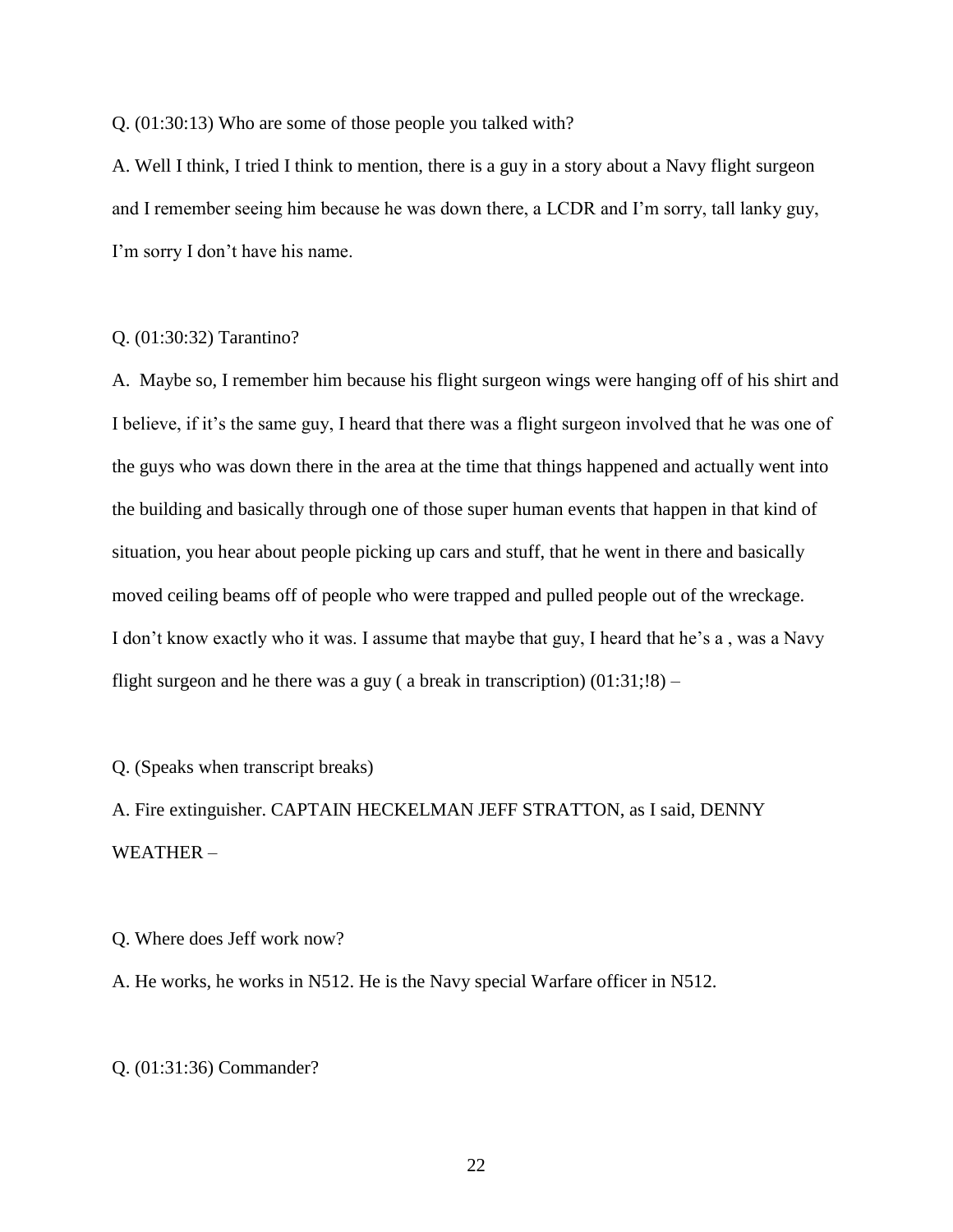A. Yes, and he was down there at the same time that I was. DENNY WEATHERLL, I don't know if you've talked to him.

Q. (01:31:46) Yes, talked to him.

A. And I said, he was, again, he fought his way, actually through the fire into the building with some, and some very scary stories about trying to make that happen and doing basically just whatever we could try to do.

I think that's, other then just the guys in the N5 and the N3 organization who were working down in the space at the time, there's probably a bunch of stories over there about people who managed, you know where they were and what they had to do to try and get out that, get out of that building. I think that's all the –

Q. (01:32:28) You keep your ears, you keep your ears to the ground on that, that brought them to us, we want to make sure them being in the middle of fighting the war as well, but we want to get that plus the other aspect of it.

A. Sure.

Q. (01:32:38) Your wife, what time did you talk with her?

A. I guess I talked to  $\blacksquare$ , it was probably about three or four o'clock in the afternoon. I got through to KATHLEEN SALIZAR. GABBE SALIZAR is over at N78, and there were a number of those guys. GABBE SALIZAR, MOBY CRAIG, SCOTT CRAIG who is the F8 team requirements officer over in N78, they were, they were on the other side of the 4<sup>th</sup> corridor, one deck above us, basically on the D ring so when the jet, when the impact occurred and it went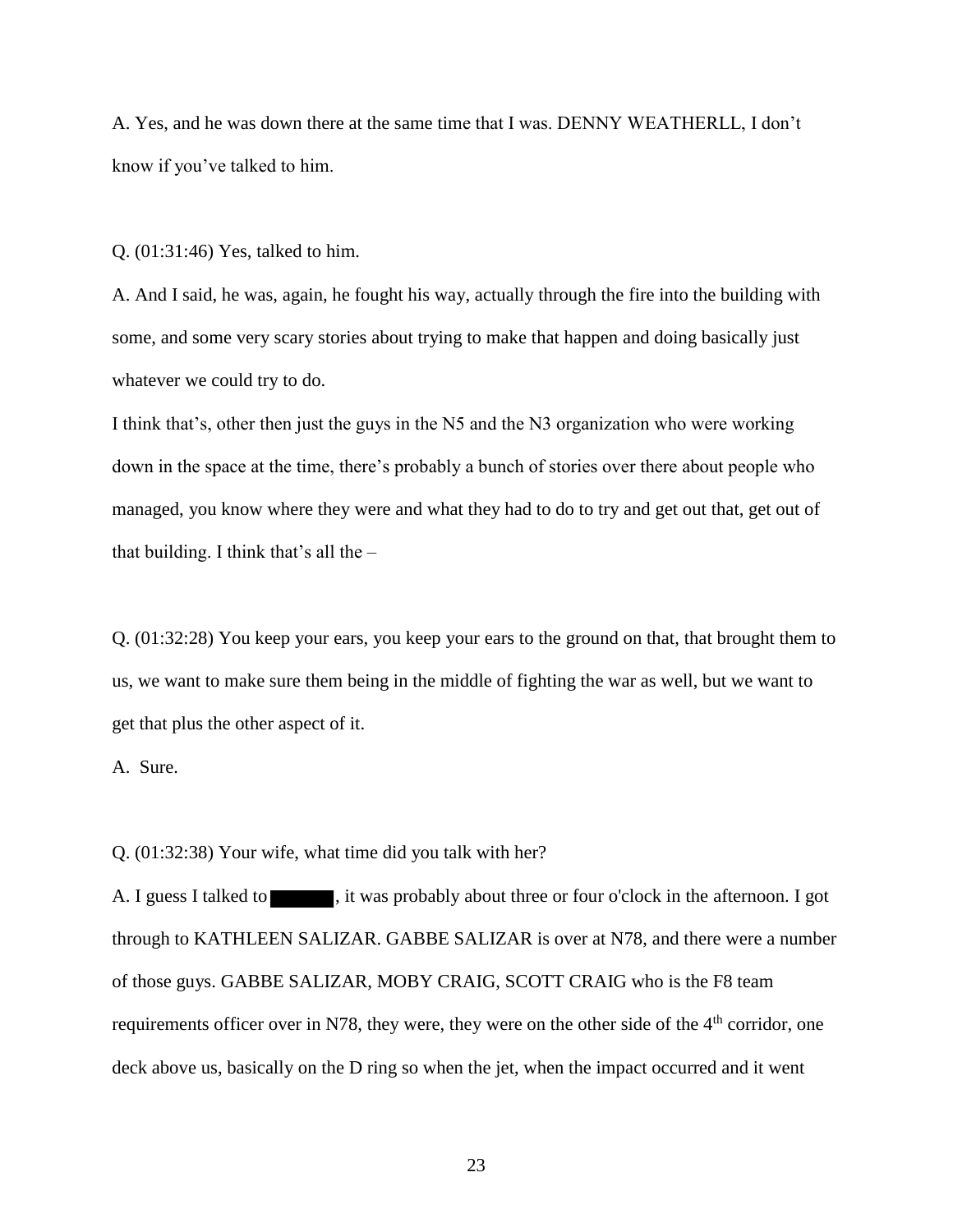through the building they all looked up and it was a huge fireball that went up just outside their windows between the D and the E ring in N78. So there's a bunch of N78 guys who probably have a, who had probably stories as well, but GABBE was in the bullpen with me before we went up to N78.

### Q. (01:33:38) GABBE?

A. SALIZAR.

### Q. (01:33:39) SALIZAR.

A. And I had his phone number and called his wife and she was the one who actually I think got in touch with my wife. I also talked to JEFF STRATTON's wife because he was there with me, and we called and they were out in Fallon with us, so she, it was either KATHLEEN or JEFF STRATTON's, wife who actually tracked down to call her and let know that I was OK.

Q. Obviously, she had heard about the event.

A. Yes, they were kind or, they had heard that something had happened. I don't know that they -

Q. (01:34:12) Did she knew where your office was or anything at all.

A. No, I don't think so, and also my sons who were in  $7<sup>th</sup>$  and  $9<sup>th</sup>$  grade –

Q. (01:34:22) How old are they. They're -

A. They're and **A.** Seventh and ninth grades. is my youngest and is my oldest and I think they let them know –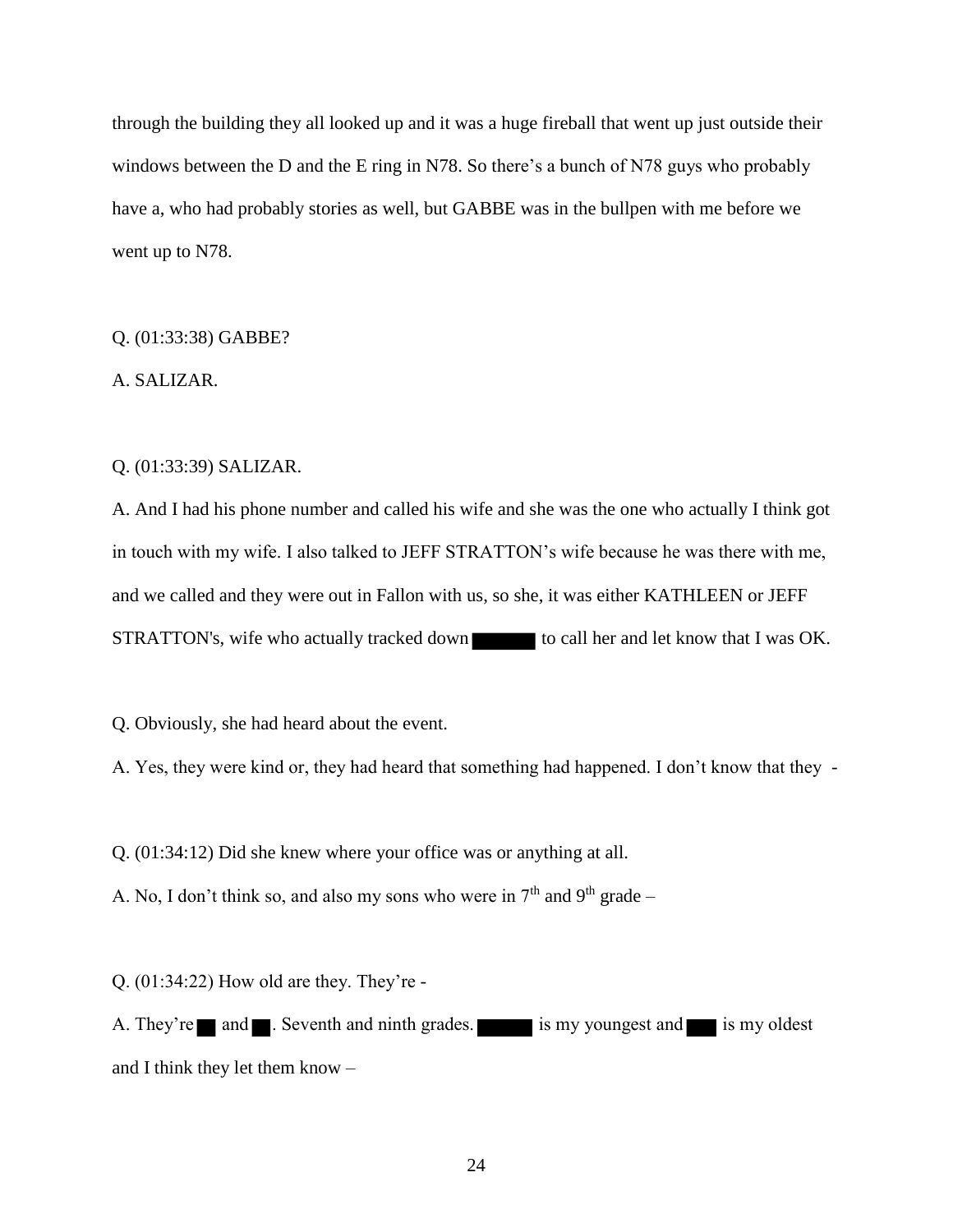#### Q. (01:34:35) Where are they in school?

A. They're in school in Fairfax, Woodson High School and Frost Middle School. Had a week, had an interesting event over Halloween. We went to a neighborhood party of a women who is associated with the school district and I saw my youngest son's sixth grade teacher at this Halloween party, and I had, I knew her because I went in last spring in all my flight gear and stuff and gave a talk to my son's sixth grade class and we were talking and she heard, she had heard that my youngest son really got agitated or had a tough time when they mentioned that the Pentagon had been attacked. What was interesting about that, that nothing had come through from him or anybody from the school directly, but another teacher had heard that he was quite upset on the day that the even happened. So that's kind of an interesting sort of vignette of something that you get even weeks and months and later about the impact of it happening. Of course, you know my mom down in Biloxi, she had, she had friends, Navy associates, folks who were, who had served with my dad, were chiefs, we invited, and a number of chiefs who I knew growing up came to my change of command from all over the country.

#### Q. (01:36:09) Wow!

A. Who knew my dad and they called, you know, my mom to find out what she knew and what had happened and all the rest, And I got calls from Naval Academy company mates and class mates from all over the country that knew I was in the Pentagon, because we'd just seen them at the 20<sup>th</sup> reunion last fall. You know we got a lot of calls and a lot of people called and tried to emails us, you know trying to find out what had happened and to make sure that I was, that I was OK. So that was you know that was gratifying as well.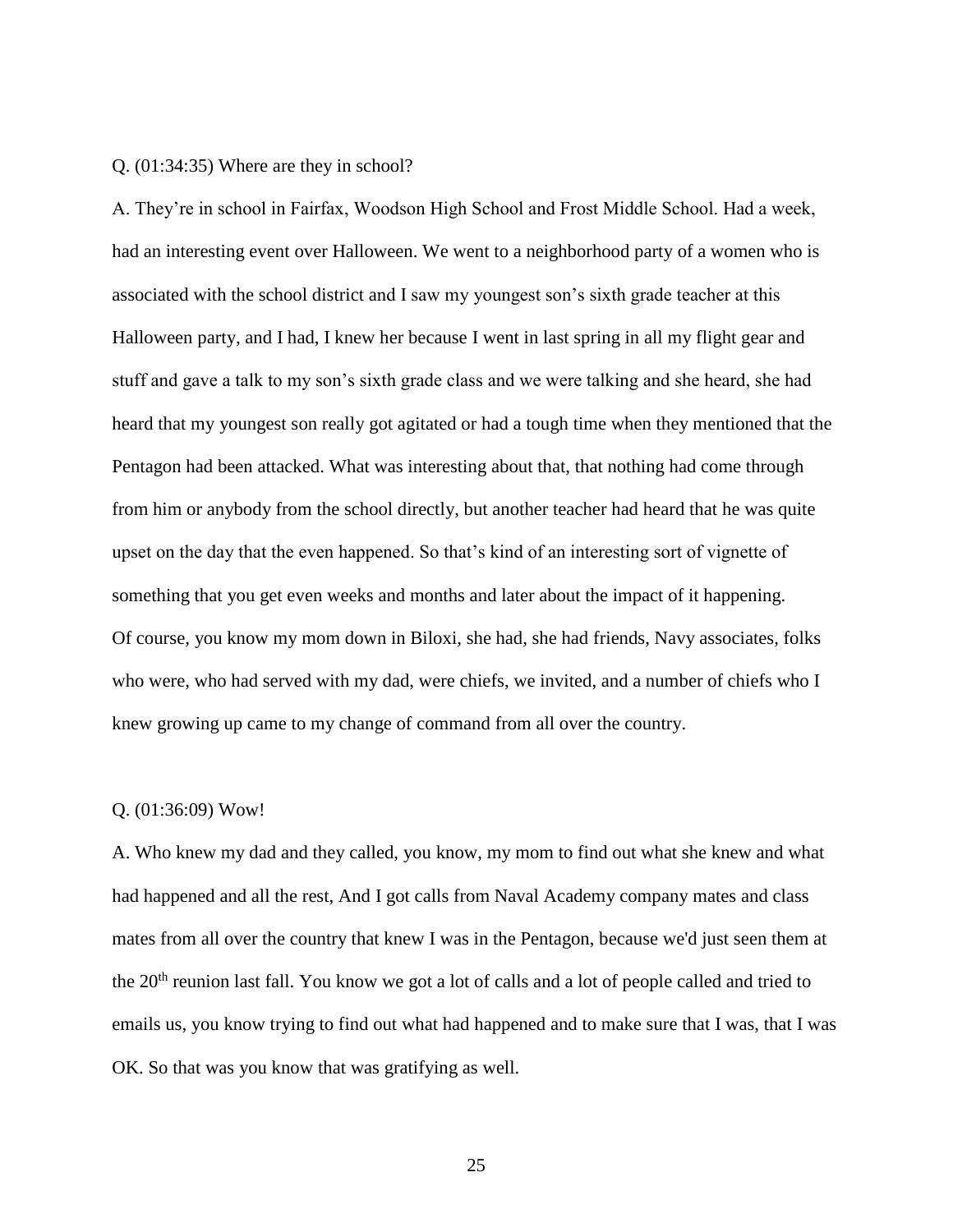Q. (01:36:46) Have you been able to talk to your boys about your experiences?

A. Not really, I haven't gone into any depth with them. I mean I think that it was OK for them at the time to know that I was all right and you know, their experience, they saw a lot of what happened on TV and all. I wish now looking back that I had brought them down to the Pentagon, when the, when the impromptu memorial was out there on the, just down from the Navy Annex, I hope that somebody has collected all of the –

Q.  $(01:37:25)$  Yes, they are going to put that –

A. It was a huge covering of wreaths and flowers and memorial notes and all the rest of it that was up there on the hillside of the Navy Annex that faced the Pentagon. And obviously if you walk around the Pentagon now, you see all the messages of encouragement and support that have come in from schools and from churches and stuff all over the, all over the country. Again, it's very gratifying, very uplifting to see that kind of reaction from people all around the country, you know, who have never been to the Pentagon, you know, have seen it only displayed in a way that, you know, on the nightly news or whatever, to see that kind og a reaction from the people who work here is quite gratifying

And then you know I feel like I sort of have a linkage because *Vinson* is back out on the line, and a bunch of my JOs are out there, in fact with VFA22 and CAG 11 on *Vinson* who are paying those folks back. In fact, LT Beth CRAYTON (phonetic) who was the, in my squadron and was one of my, I talked earlier about my JSALE subject matter expert, she is the first person, first pilot to drop a JSALE, she is now back out on *Vinson* as the CAG, landing signal officer of the CAG, LSO for CAG 11. So she was there and had a very big place at Desert Fox, and Operations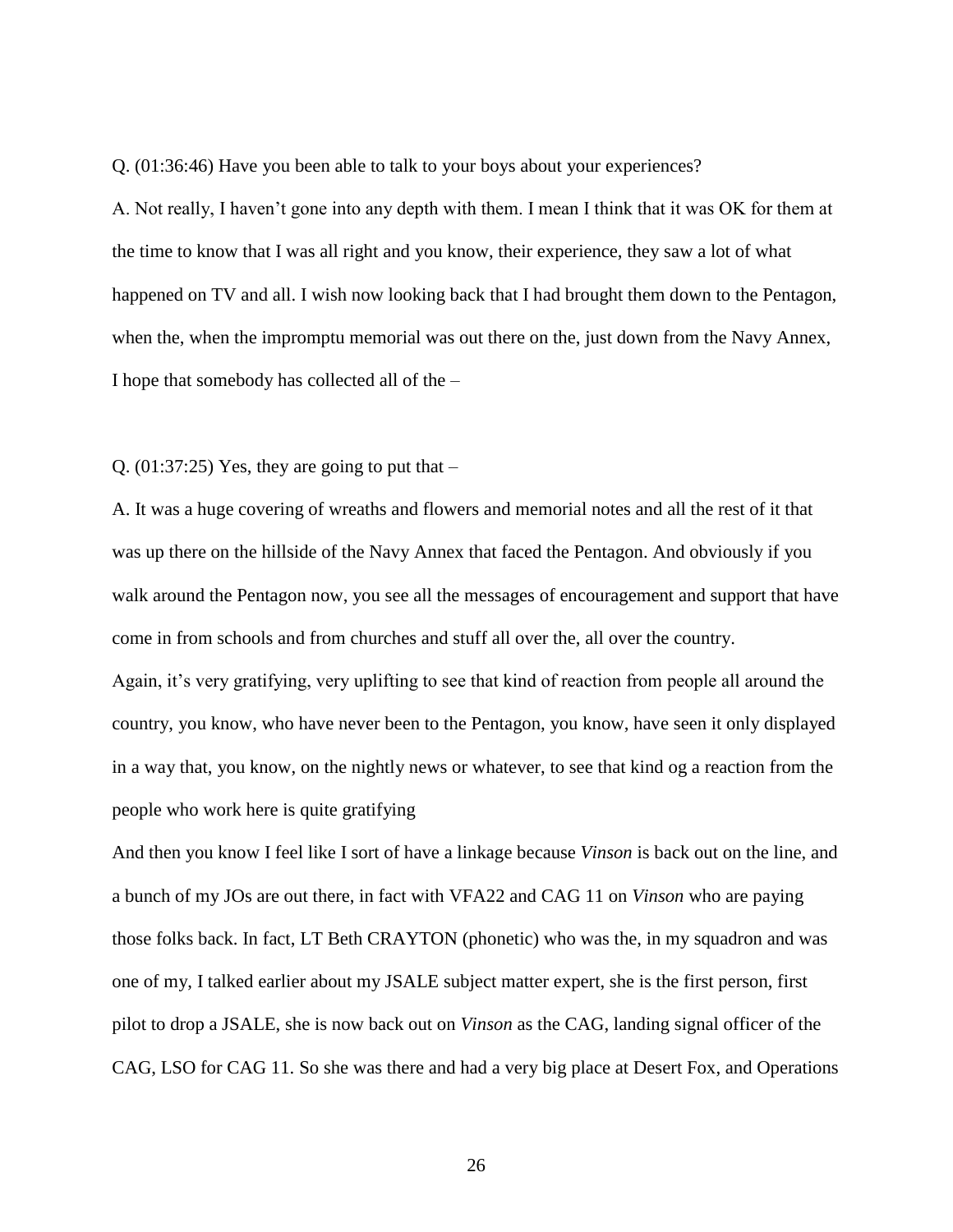Southern Watch when *Vinson* was over there last time and now she's back out there with CAG 11. She was the subject of a ABC, or NBC news story here a couple of weeks ago for some reporters who were on *Vinson* before they got over there and did their combat. I don't think, I don't think—she's a very humble person. I think generally because of the limelight that has been shed on women naval aviators in general, she always kind of, kind of scorned and avoided those opportunities to be in that sort of limelight and I don't think she mentioned to the reporter that she was with—the place in Naval Aviation history that she had already made for herself in being in combat operations before, you know, the place that she already had in that history with a new weapons system and all the rest and now being out there again. I doubt that she let on, you know, they kind of treated her like, "Oh isn't this unique that you're a woman naval aviator out there." When in fact you know she's already earned her spurs in combat already, you know, so it's becoming a sort of a, and I think when they get back you'll have a very interesting oral history to get from someone like her.

- Q. 01:40:42) I'll make sure we do that.
- A. Yes, CRAYTON.

Q. (01:40:47) Let's stay in touch and make sure we do. That would be excellent.

A. Yes, that will be, that will be very interesting.

Q. Normally I ask if there is anything else you want to add, but I really feel we're going to do something else down the road, so –

### A. OK.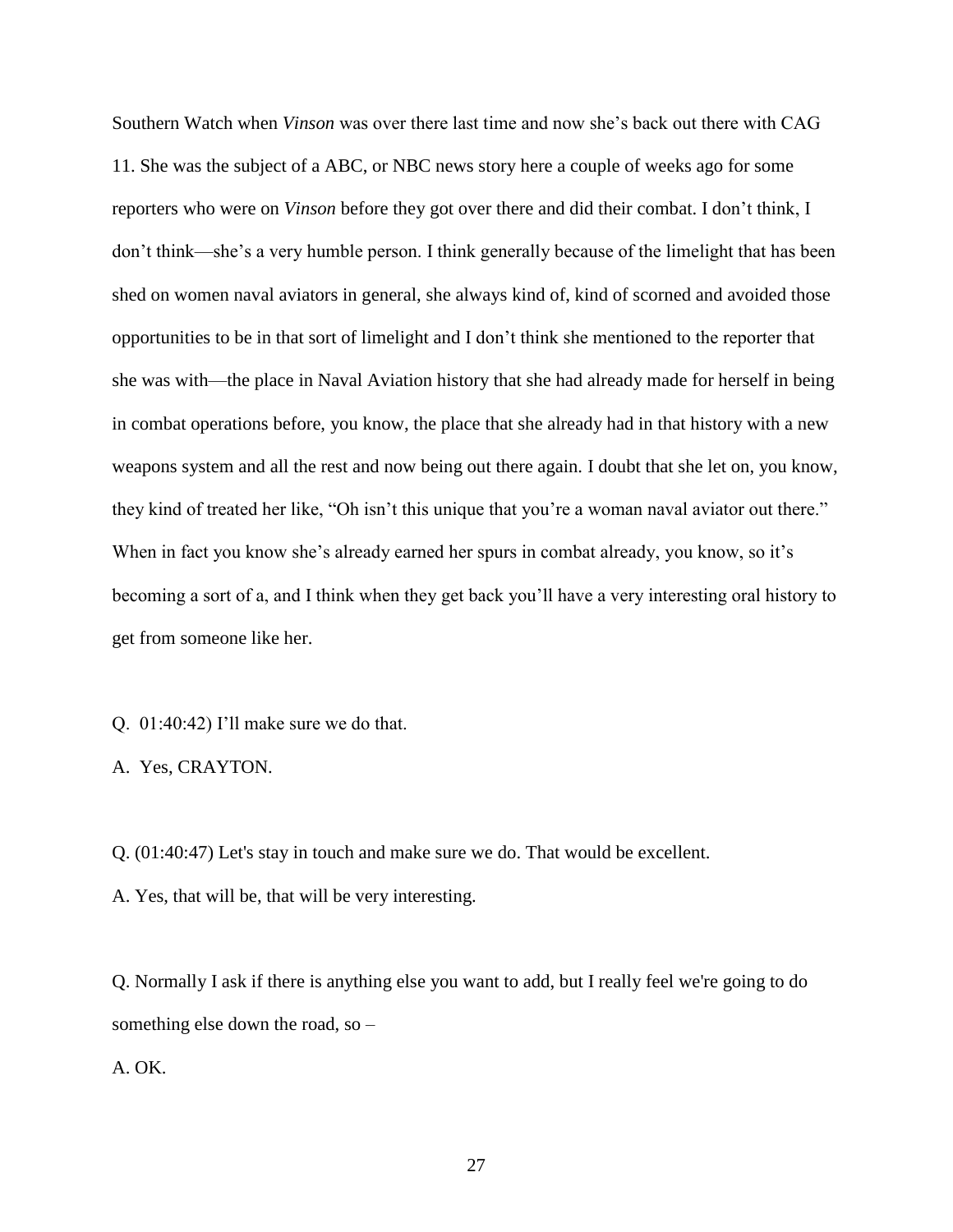Q. (01:40:55) As you do your role in the next coming weeks and months, just kind of tuck things away you think might be a good part of the story that needs to be told. A. Sure.

Q. (01:41:04) And pass on to your boys, too that your story is part of the naval archives and that-A. Yes.

Q. (01:31:08. It will be great for them to hear all that you've done.

A. Yes, well I should find out hopefully at the end of this coming week, what CAG at least potentially I'm going to and hopefully we'll get a chance to get out and make a little bit more history at the pointy end of the spear.

Q. (01:41:25) Pointy end of the spear, that's right.

A. And be on the giving end instead of the receiving end in this.

Q. (01:41:30) Well, with your track record I'm sure you'll -

A. War on terrorism

Q. (01:41:31) You'll be right where the action is.

A. Yes, and be back for the  $25<sup>th</sup>$ .

Q. (01:41:37) There you go.